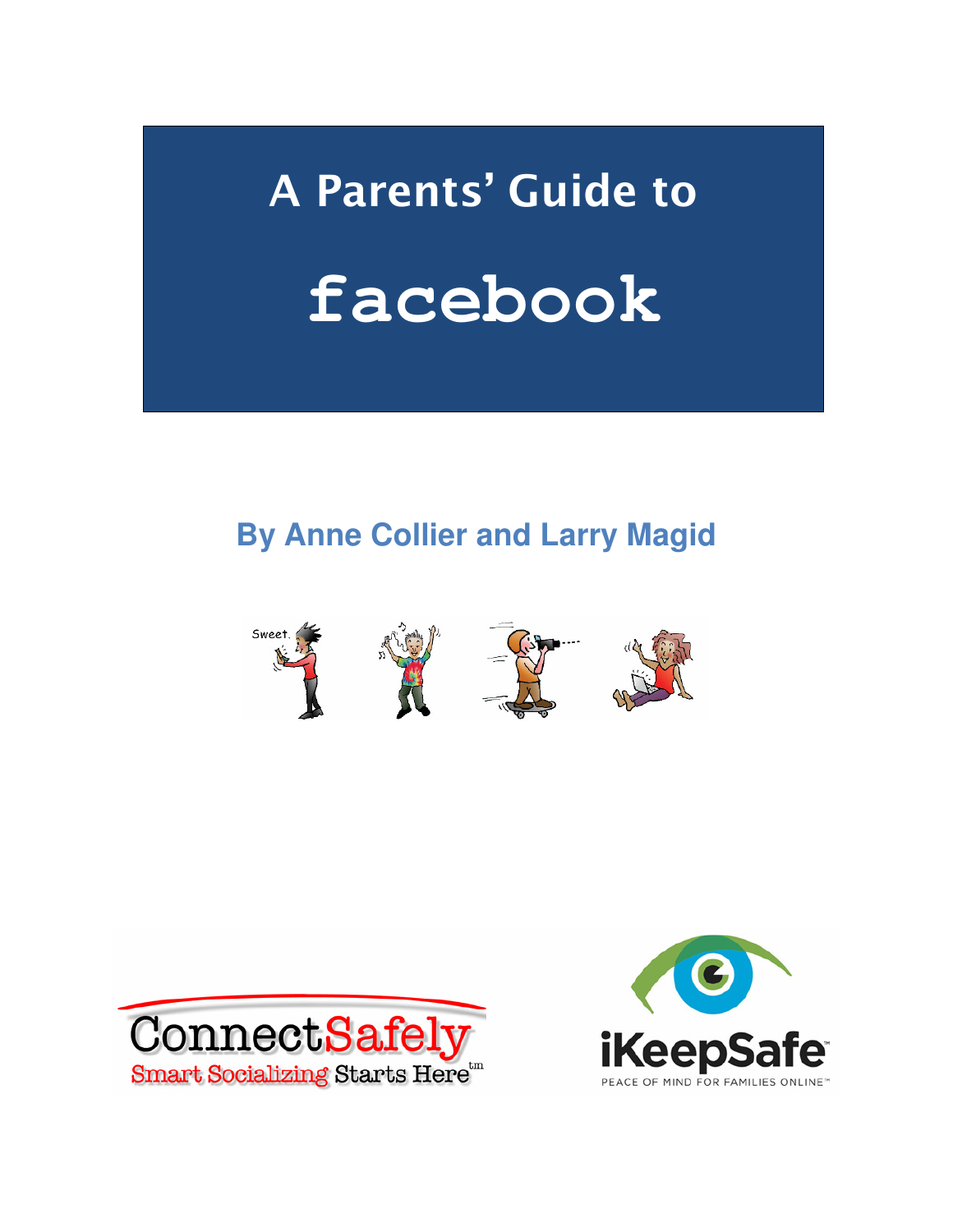## **INTRODUCTION**

*Welcome* to our guidebook for parents! It's designed to help you understand what Facebook is and how to use it safely. With it, you will be better informed and able to communicate effectively with young Facebook users in your life. That's important because 1) if something goes wrong, we want our children to come to us and 2) as the Internet becomes increasingly social and mobile, a parent's guidance and support are ever more key to young people's well-being in social media and technology.

*Note to readers: Facebook adds new features and updates old ones on a regular basis. This guide has the latest available information at time of publication (fall 2010). If you find anything in the guide that is out-of-date, please send an email to admin@connectsafely.org.* 

#### **What is Facebook?**

Facebook is a social networking site used by more than 500 million people in every country on the planet, so far in 70 languages. The site's minimum age is 13, but teens represent only a minority population on Facebook. It's used by a lot of adults, certainly including parents. But not just individuals – Facebook's also used by businesses, organizations and governments all over the world, to send marketing messages, seek charitable funding and communicate with customers and constituents.

Facebook is certainly not the only social networking site. There are thousands of them, based all over the world, some general-interest social sites for people in a specific country and some for specific interest groups in many categories – students, sports fans, film aficionados, cooks, travelers, gamers, music lovers, etc. Some social sites are designed for use on computers, some just for mobile phones. Facebook is accessed by both.

#### **What do people do on Facebook?**

They chat, share photos (more than 100 million new ones each day!), post videos, stay in touch and share personal news, play games, plan meetings and get-togethers, send birthday and holiday wishes, do homework and business together, find and contact long-lost friends and relatives, review books and recommend restaurants, support charitable causes....

In fact, there's very little people *can't* do on Facebook. It's sometimes called a "social utility." Like a power grid, it provides the supporting infrastructure for the constantly changing everyday activities of hundreds of millions of users, 24 hours a day, 7 days a week. The amount of activity on Facebook is almost inconceivable. Every month, users add more than 30 billion pieces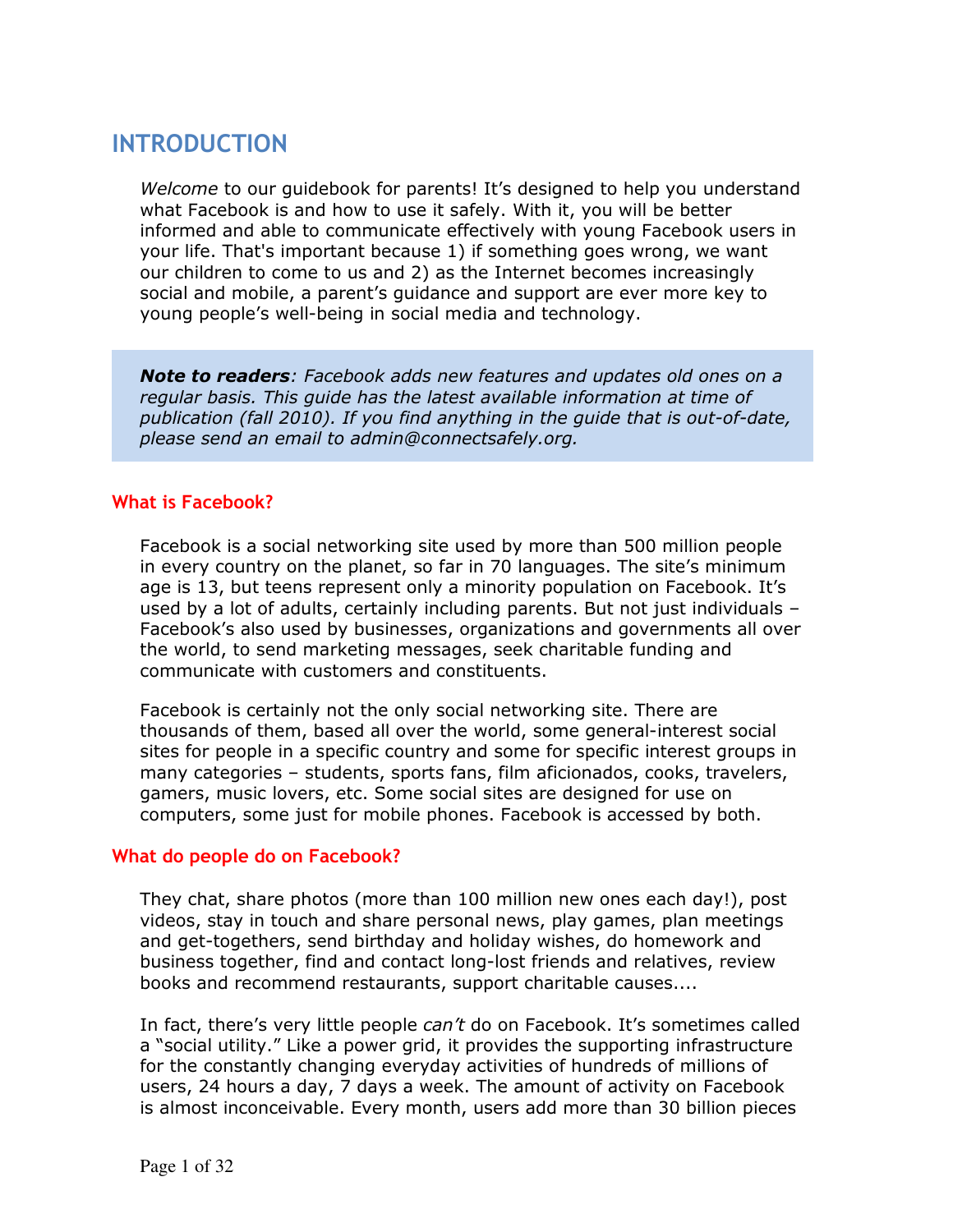of content (comments, photos, Web links, blog posts, videos, etc.) to Facebook.

In effect, the "product" of Facebook is a living thing that changes constantly. Unlike the media we parents grew up with – books, newspapers, and even radio and television – it's "user-driven," the collective product of its millions of users' lives (not just their social lives), updated spontaneously, moment by moment around the world. It's a large swath of the wired and wireless social Web that increasingly mirrors all of human life.

#### **Why do young people use Facebook?**

For as many reasons as adults do. The research of psychologists and sociologists shows us that they use social networking sites for:

- Socializing or "hanging out" with their friends, for the most part friends at school
- Day-to-day news about their friends, acquaintances, relatives, and peer groups
- Collaborating on school work
- Validation or emotional support
- Self-expression and the identity exploration and formation that occurs in adolescent development
- What sociologists call "informal learning," or learning outside of formal settings such as school, including learning social norms and social literacy
- Learning the technical skills of the digital age, which many businesspeople feel are essential to professional development
- Discovering and exploring interests, both academic and future professional interests
- Learning about the world beyond their immediate home and school environments
- Civic engagement participating in causes that are meaningful to them.

#### **Is Facebook safe?**

Just like communities in the physical world, no social networking site, virtual world, online game, or any other social-media service can provide a guarantee of 100% safety, Facebook included. Why? Because this is the social Web, and safety depends a great deal on users' behavior toward one another. Facebook provides safety and privacy features and education for its users. Parents would benefit from visiting Facebook's Safety Center, a comprehensive resource in the site with information for Teens, Parents, Educators, and Law Enforcement. That in-site safety information and this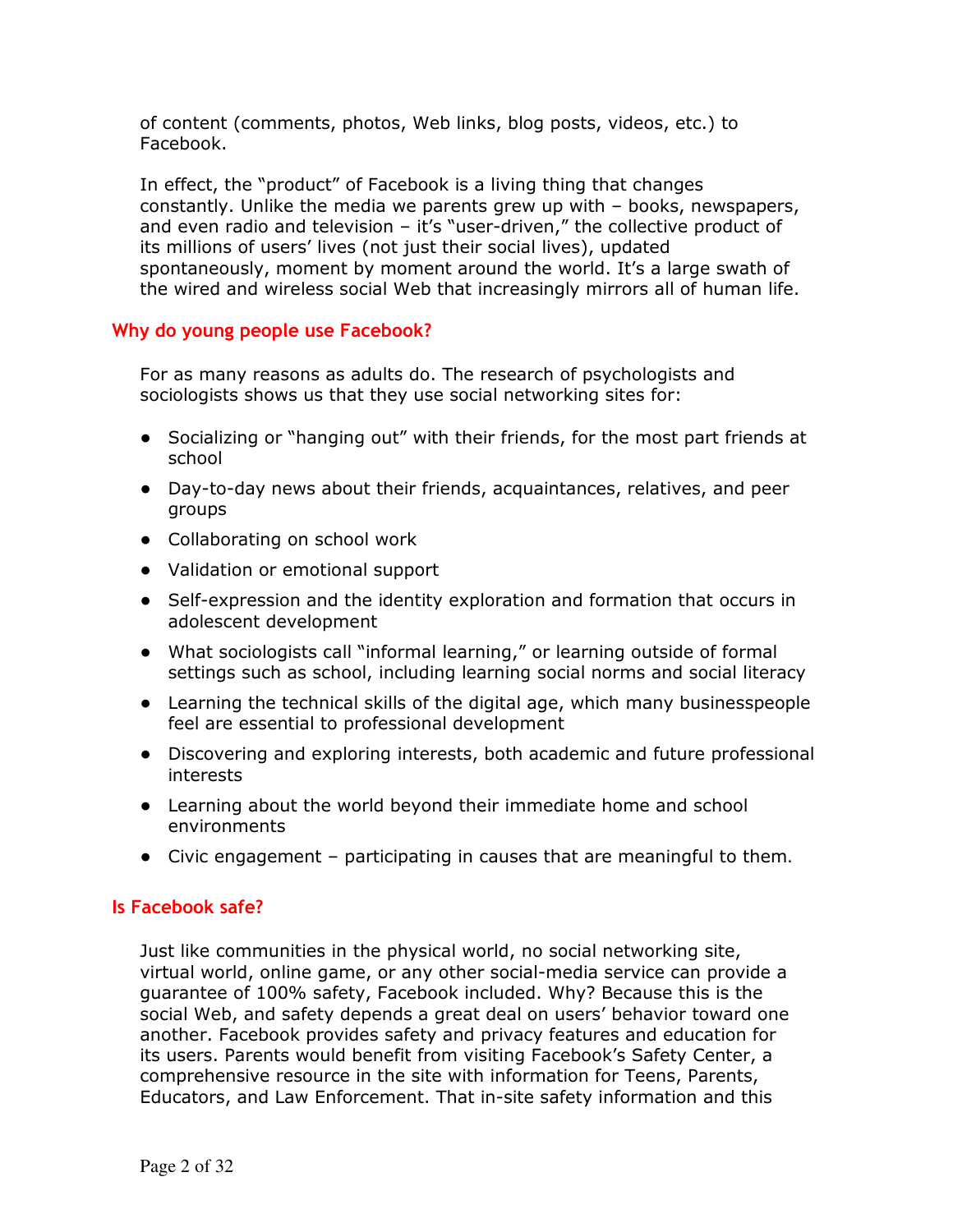guidebook are important for the very reason that Facebook's "product" is produced by its users. Parents need to know that, on the social Web, safety is a shared responsibility – a constant negotiation between users (for example, all the friends in a photo being shared with other friends on the site), between users and the site, and between teen users and their parents.

So the short answer to that question is that, in this new, very social media environment, a user's safety depends on the user as much as on the site. That's why parents need to be informed and keep communication lines with their children wide open – because youth, like all Facebook users, are constantly communicating, posting, and sharing content in the site.

#### **What are the risks involved in social networking?**

Youth-risk research has recently made five important findings:

- 1. Young people who behave aggressively online are more than twice as likely to be victimized online, so children's own behavior in Facebook or any social site is key to their well-being on the social Web.
- 2. The most common risk young people face online is peer harassment or aggression – in other words hurtful, harassing, or defamatory behavior.
- 3. A child's psychosocial makeup and environment (for example, home and school) are better predictors of risk than any technology that the child uses, so...
- 4. Not all children are equally at risk online, and the children who are most at risk online are those who are most at risk in "real life," or offline.
- 5. Although, for the vast majority of youth, online social networking is largely a reflection of offline life, it can also amplify, perpetuate and widely distribute real-life problems or conflicts – very rapidly. Something posted in anger or on impulse is extremely difficult to take back, so it has never been more important for users (of any age) to think before they "speak," post, or send a text message.

Specific social networking risks include...

● Posting information about themselves that: a) could help strangers determine their physical location; b) could be used to manipulate them; or c) whether posted by them or others, could cause psychological harm or jeopardize reputations and future prospects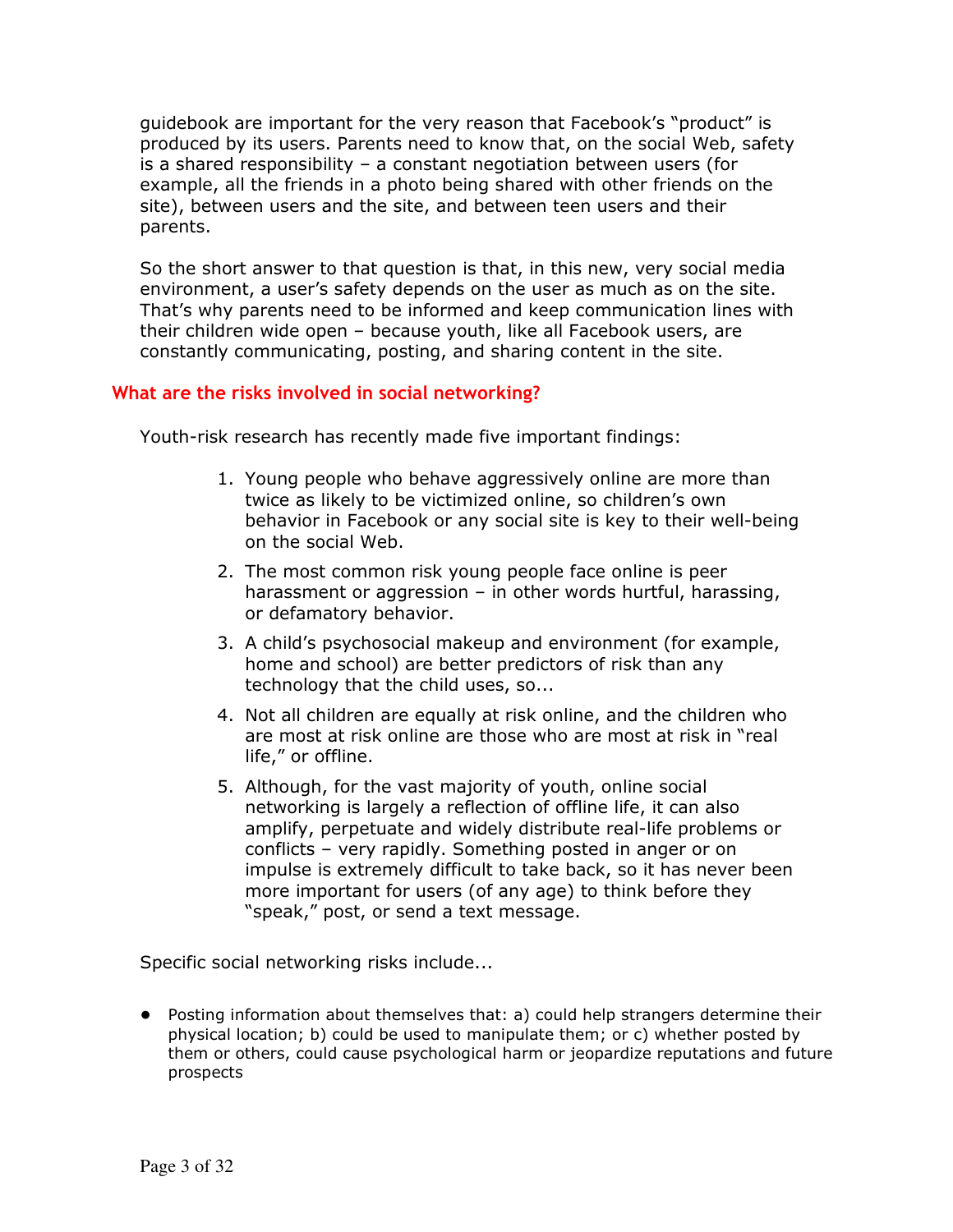- Harassment or online bullying ("cyberbullying") on the part of your children or others'
- Spending too much time online, losing a sense of balance in their activities ("too much" is subjective, which is why parents need to be engaged)
- Exposure to inappropriate content (this too is subjective), although typically worse content can be found out on the Web at large than in Facebook or other responsible social networking sites
- Potential for inappropriate contact with adults (parents need to ensure that social networking does not lead to offline contact unapproved by them and other caring adults in their children's lives)
- Damage to reputation or future prospects because of young people's own behavior or that of their peers – unkind or angry posts, compromising photos or videos, or group conflict depicted in text and imagery.

#### **How do we parent Facebook users?**

Just as in your child's offline life, you are key to helping him or her form a positive identity, maintain good relationships, and create a positive reputation on the social Web. We'll get specific in the how-to section, but here are a few basic social-Web parenting tips that would be very helpful to keep in mind:

**Facebook use is very individual**, which is why the No. 1 safety tip is "Talk with your child." Don't believe everything you read or hear about youth in Facebook, including in the news media, which often present a very negative picture. Adults who don't understand social media sometimes think of using Facebook as a single activity to which young people can get "addicted." If they're addicted to anything when using Facebook, it would be to their school friends or social experience. But even two children of different ages in a single family can use Facebook very differently. A recent study found that 1) even for avid young Facebook users, its use hasn't replaced their offline interests, such as sports or music, and 2) even when young people leave Facebook "on" all the time, it's often just "running in the background" as they do other things. If they're using Facebook while doing homework, parents may want to address the possibility of too much distraction from academic work.

**As a parent, you are part of the solution** when negative things happen, which is why you need to be informed not just about Facebook or social networking but also (and especially) about your children's use of them. They need your back-up.

**Try not to overreact if something negative happens** – another reason why it helps to be informed. An informed parent is a calm parent, and children are more likely to go to their parents when the conversation can stay calm and thoughtful. You can help them more when they choose to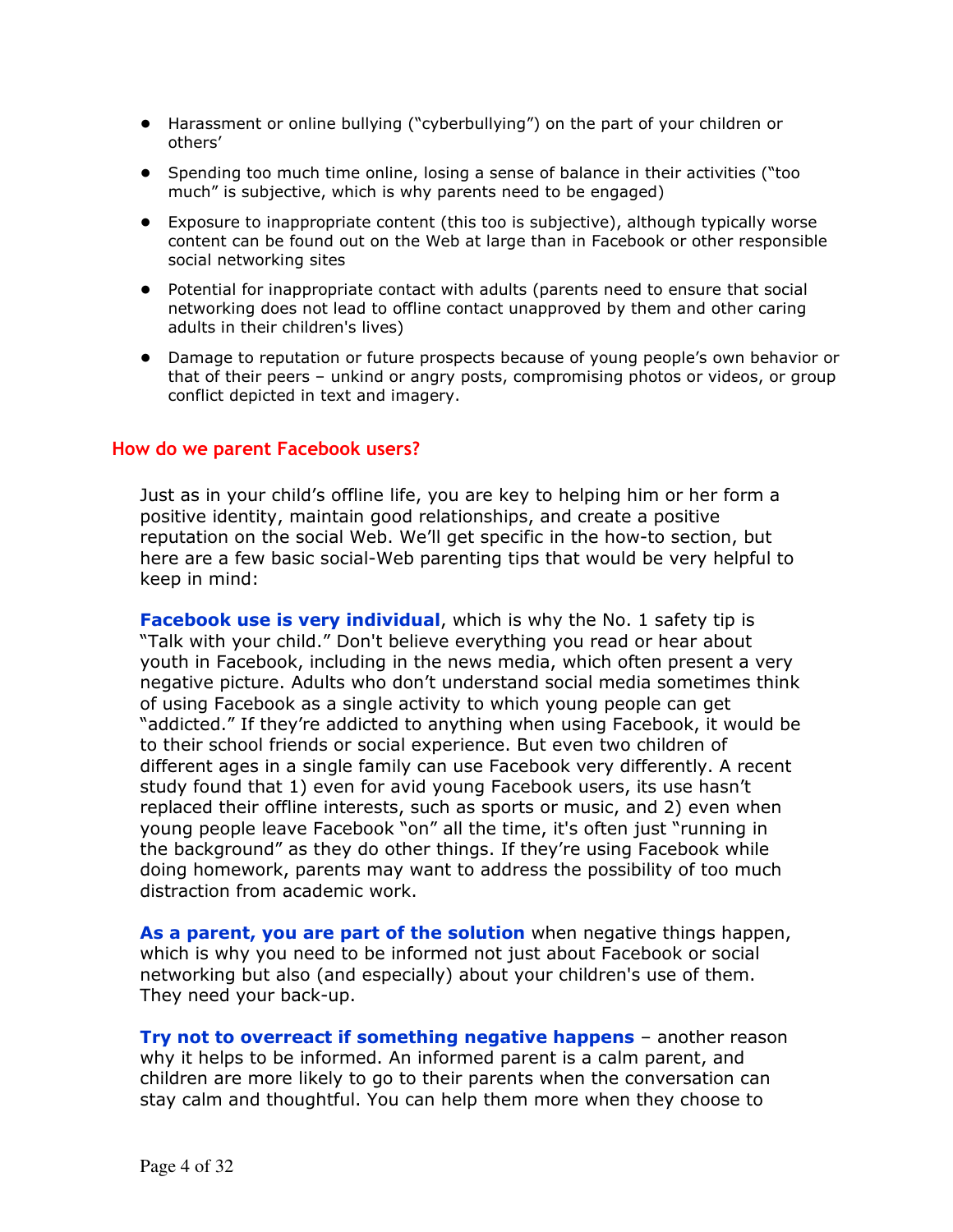come and talk to you, so you'll want to maximize those opportunities for communication and support.

**The well-stocked toolbox of today's parenting** includes your family's values, household policies and rules (about, for example, how children use their time and when it's best to have digital devices turned off), and sometimes technology, or "parental control" tools, such as filtering and monitoring software products. If your child is uncommunicative about his or her online time, sometimes it helps to use monitoring software to know what kids are up to. It's usually best to be open with them about your use of a monitoring product, because if you do discover inappropriate Internet use, they won't be surprised that you know and turn the conversation into an argument.

**Facebook itself can be a great parenting tool**. It can give you a rare window into your children's social lives as well as help you stay informed about their use of the site. In fact, ask your kids to show you how to set Facebook's privacy and safety features. Not only will you learn more about Facebook, you'll see how much they know about using the site wisely. If they haven't thought much about the privacy settings, use this guide to go through them together. After that, consider creating your own account on Facebook so you can "friend" your child. That's probably the best "monitoring tool" you could use. Many parents do. But do be careful about writing on their "wall" (Facebook page) or commenting on what they post; that might embarrass them, which can create an unnecessary unwanted communication barrier between you and your child.

#### **Ways to monitor your child's Facebook activities**

One way to monitor your child's Facebook activities, as we mentioned above, is to "friend" them and get them to friend you – then you can establish a family rule that says something like, "No one can block other family members from content any of us posts in Facebook." For parents' part – if you and your kids do become Facebook friends – resist the temptation to make public comments on their pages. Family members can always send each other messages, which are private (like email messages).

Some kids might be willing to have their parents friend them but are embarrassed to have their parents' names show up on their friends list. Some parents solve this by creating an account under a different name, although it is a violation of Facebook's terms of service not to use your real name. Another approach some parents take is to require that they know all their children's passwords (email, instant messaging, social networking, etc.). We suggest this works better with younger children, because many teens would rather "go underground" (use other sites secretly) than allow parents that level of monitoring capability. The level of privacy a child has depends so much on the child and on a family's own policies and values.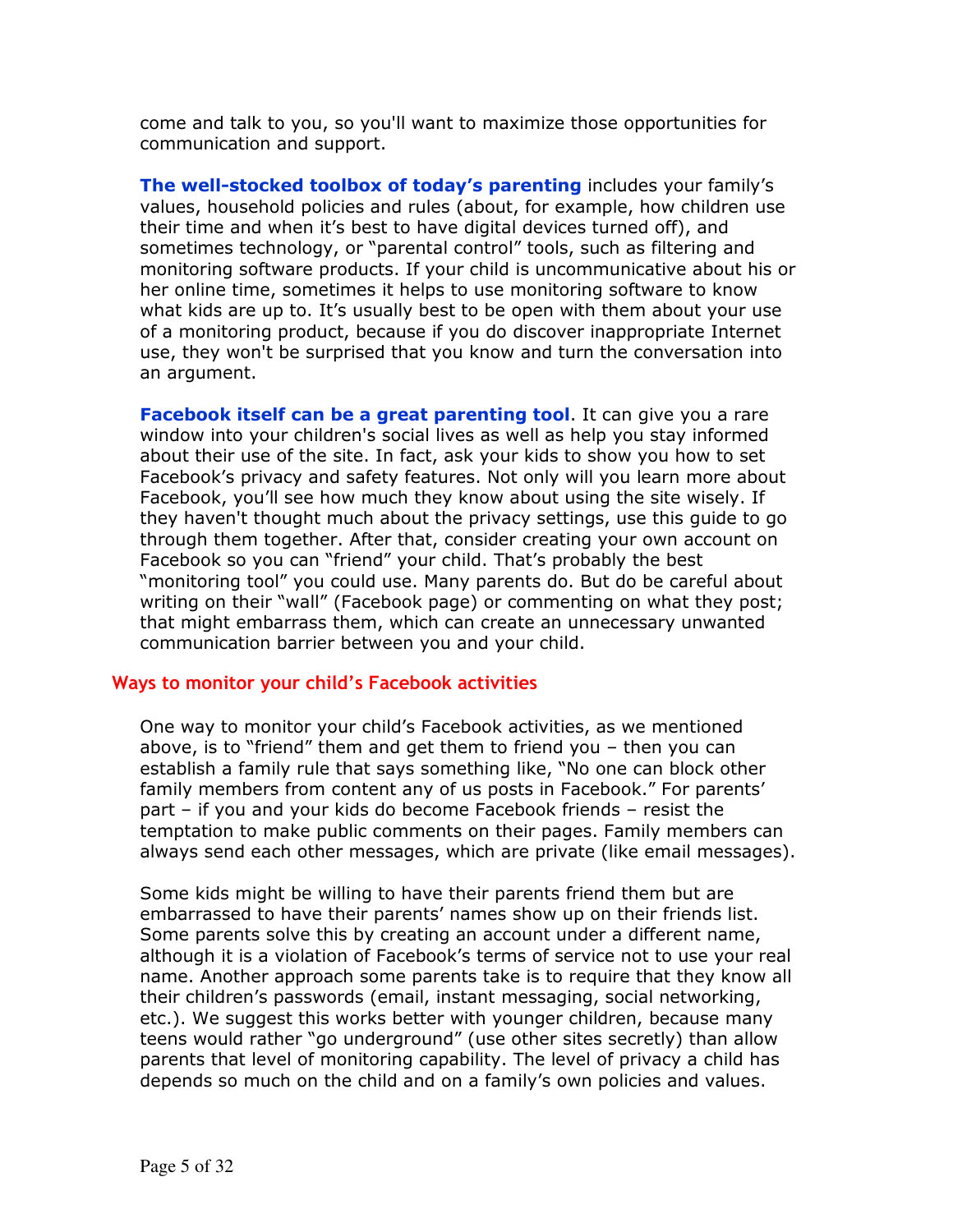It can also be helpful to type your child's name, address and phone number into a Web search engine such as Google or Bing to see if anything is being said about him or her on the Internet.

Another option is to subscribe to one of the new online reputationmonitoring services such as SafetyWeb or SocialShield, which can help you find out what your teen is posting online without your having to friend them in Facebook. These services charge a monthly fee.

#### **Safety, privacy and reputation protection in the digital age**

Before we go into detail about Facebook settings, some context on what it means to socialize and share personal information in a digital media environment might be helpful. In this section, we'll provide a bit of that background. And throughout this guidebook, we'll highlight some key parenting points for guiding young social networkers.

The meaning of privacy seems to be changing in today's *very social* media environment, and different from when we were children. Researchers say that people want to control their level of privacy rather than to be either entirely private (which defeats the whole purpose of socializing online) or entirely public online.

Sharing photos and information online has become part of how people stay in touch all over the world. Because using media is now a social experience, it's not a solitary activity, it's a shared or interactive one. And since photos and videos often depict groups of people, and one person's content and photos often appear on other people's pages and vice versa, safety and privacy in social media are also a shared experience – a negotiation. One person (your child or *you*) simply can't have complete control over anything he or she posts online, even when employing the strictest privacy settings.

> *Safety and Reputation Point: Whatever you post, positive or negative, can affect your relationships with people, how they feel about you and what they might say about you to others. We all need to remember that we're interacting with people in social networking sites – not text and images – even though the text and images are much more visible than the people.*

Young people's information-sharing in Facebook is very grounded in their "real world" relationships, peer groups and school life, research shows – is rarely with strangers. While that's very good, sometimes they're so focused on friends and peers that they don't think about how their content can be seen by or distributed to a much broader audience and be very difficult to take back. They may need their parents' help in understanding that it's almost impossible to control digital text, photos, video, etc., once it has been shared via phones and online.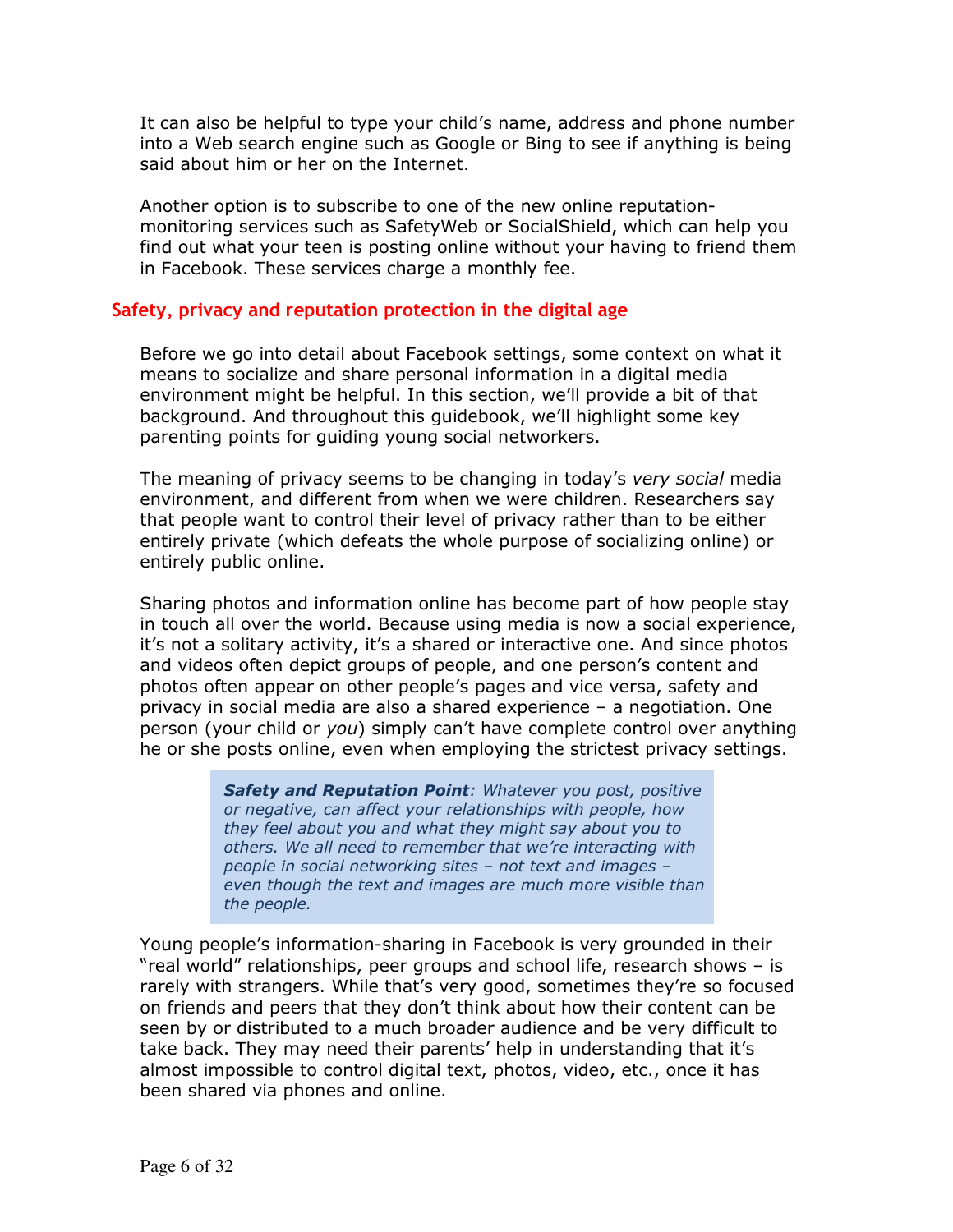*Reputation Point: Even if your child's privacy settings are specifically set to Friends Only, there is a possibility that a friend can become an ex-friend or just try to play a prank on your child by copying and forwarding information that was meant only for friends. For this reason, it's important for users to be extremely careful about what they post online, even among their friends.* 

#### **Digital footprints & good reputations**

Type in someone's name in a search engine and there is a chance you'll find out something about that person. That, along with the comments, photos, or videos they or others may have posted about them on a social networking site, are part of their "digital footprint." It's the accumulation of what we've left on the Internet from our online activities, including text messages on mobile phones, emails, online chats and even Web surfing.

Some people worry that any information posted about a young person online is bad, but positive posts can actually enhance teens' reputations – as long as they don't include information that is not safe to share, such as their home address. But Web pages, blogs, photos or status updates about their accomplishments in school or sports, for example, could actually improve their image. And, if someone does post something negative about your teen which can't be erased, it helps to have positive information out on the Net to counter-balance it.

Parents have often heard that posting personal information online is dangerous for children. But according to the Crimes Against Children Research Center, simply sharing personal information is not necessarily dangerous. Embarrassing or harassing others or talking about sex in many places online with people they don't know are what's dangerous. Be sure your children aren't engaging in that kind of behavior. As for personal information, teens just shouldn't post their address or phone number. General information such as what city they live in is fine.

**Reputation Point***: There is nothing wrong with having a digital footprint – hundreds of millions of people do now – but parents want their children's digital footprint to be a positive reflection on them. It's vitally important to be aware that we're leaving a trail of information and careful about what we say online. It's also good to be aware of what others are saying about us. The key to having a positive reputation online is being a good digital citizen: behaving civilly and respectfully toward others online and sharing positive information about oneself in blogs, social networking sites and other social media.*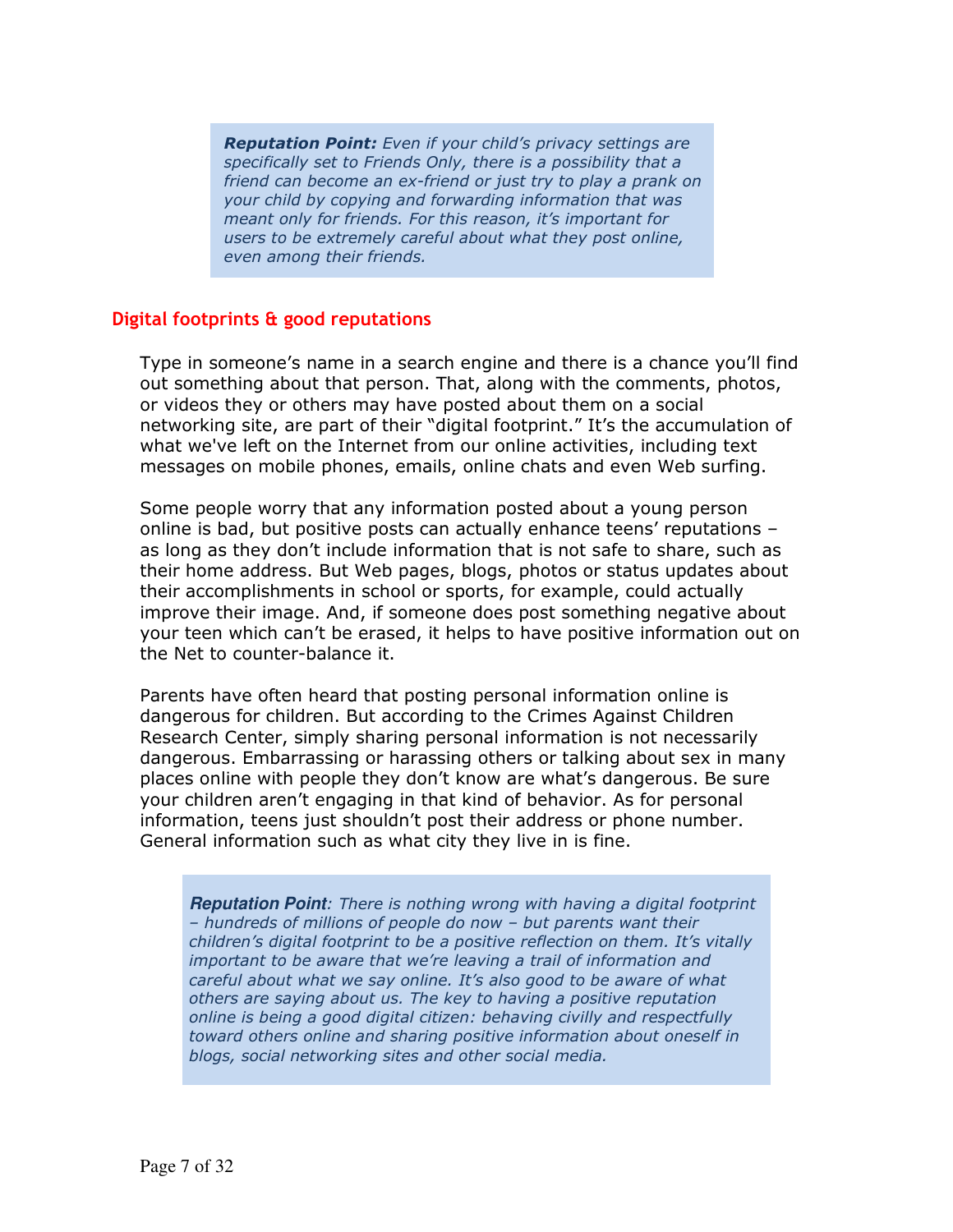## **HOW TO OPTIMIZE FACEBOOK SETTINGS FOR CHILDREN**

This section is a how-to guide for settings that help protect children in three key areas: safety, privacy and reputation. If you have any questions about specific settings or features, ask young Facebook users at your house! It's a great way to start a conversation (or have another) about how they're using the site.

*Please don't be put off when we say "you" rather than "your teen" as we go through the settings. This is a parents' guide aimed mostly at helping you guide your child, but because so many parents now use Facebook themselves, this is for you too.* 

#### **Children need to be honest about their age**



*Facebook requires users to enter their real birthday. If they're under 13, they won't be allowed to sign up. If they're between 13 and 18, they will have some special protections just for minors.* 

When someone sets up a new Facebook account, one of the first things they're asked to do is enter a date of birth. One of the main reasons for this is so the site knows if the user is under 13 or under 18. If under 13, children are not allowed on Facebook. If they're aged 13-17, they are allowed on the site, but – because they're still minors – there are certain additional protections in place for them.

We strongly recommend against anyone lying about his or her age. There are both legal and child-development reasons why Facebook restricts membership to people 13 and older. In addition to complying with U.S. law (called the Children's Online Privacy Protection Act, which requires verifiable parental permission before a child under 13 can disclose personally identifying information), Facebook has created an environment designed only for teenagers and adults. The site's rules and policies are also aimed at teens and adults. Even more important, the protections and safety education that Facebook has in place are designed for people 13 and older.

Having said that, we need to face reality. A July 2010 survey found that 37% of U.S. 10-to-12-year-olds were on Facebook, which means that every one of these children had to lie about their age to get on the service. Adults can discuss how good or bad this is for children, but it has become a fact of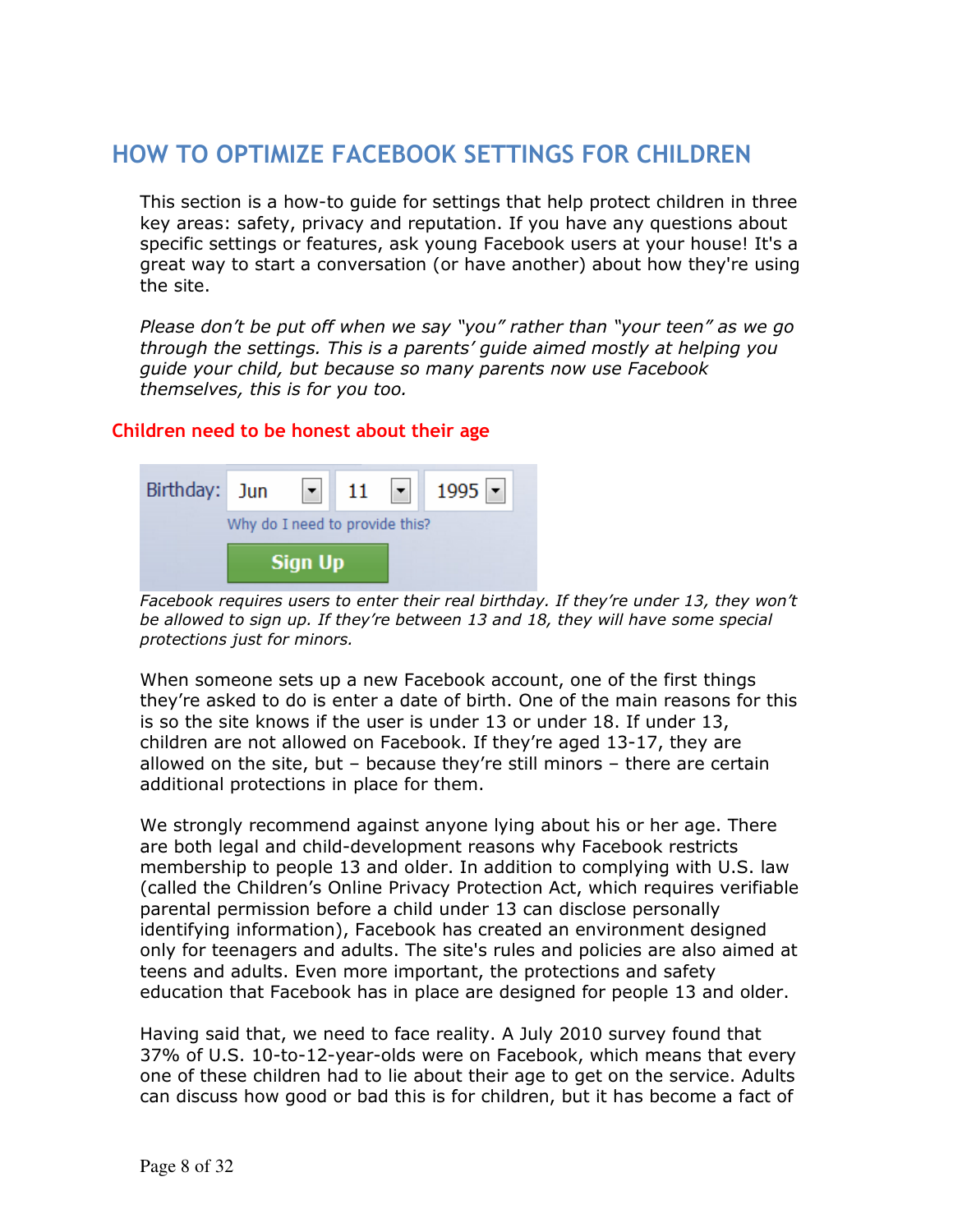life we all face. If you have children under 13 who are on the service, we recommend that they cancel their accounts and that you encourage them to use more age-appropriate services. But if they are going to continue despite the site's restrictions, it's even more important to configure their privacy settings to the most restrictive level possible and be sure to "friend" them or otherwise monitor their online use. Read on for how you can do that.

#### **Choose friends wisely**

After you or your teen has been on Facebook awhile, you will likely get friend requests. These are messages asking permission to be a Facebook "friend" with that person. Once you accept that request, you can see what they post and they can see what you post, subject to the privacy settings we cover later. If the request comes from someone you want to stay in touch with, you'll probably want to Confirm the person as a friend. But if you don't know that person from the real world or if you have any reason not to want to communicate with them on Facebook, you can click Not Now, and they will not be added. Don't worry, they won't get a message saying you've rejected them.



Just as you can add friends, you can easily remove them by going to the bottom of their page and clicking Remove from Friends. Here, too, they will not get a message saying that they have been removed.

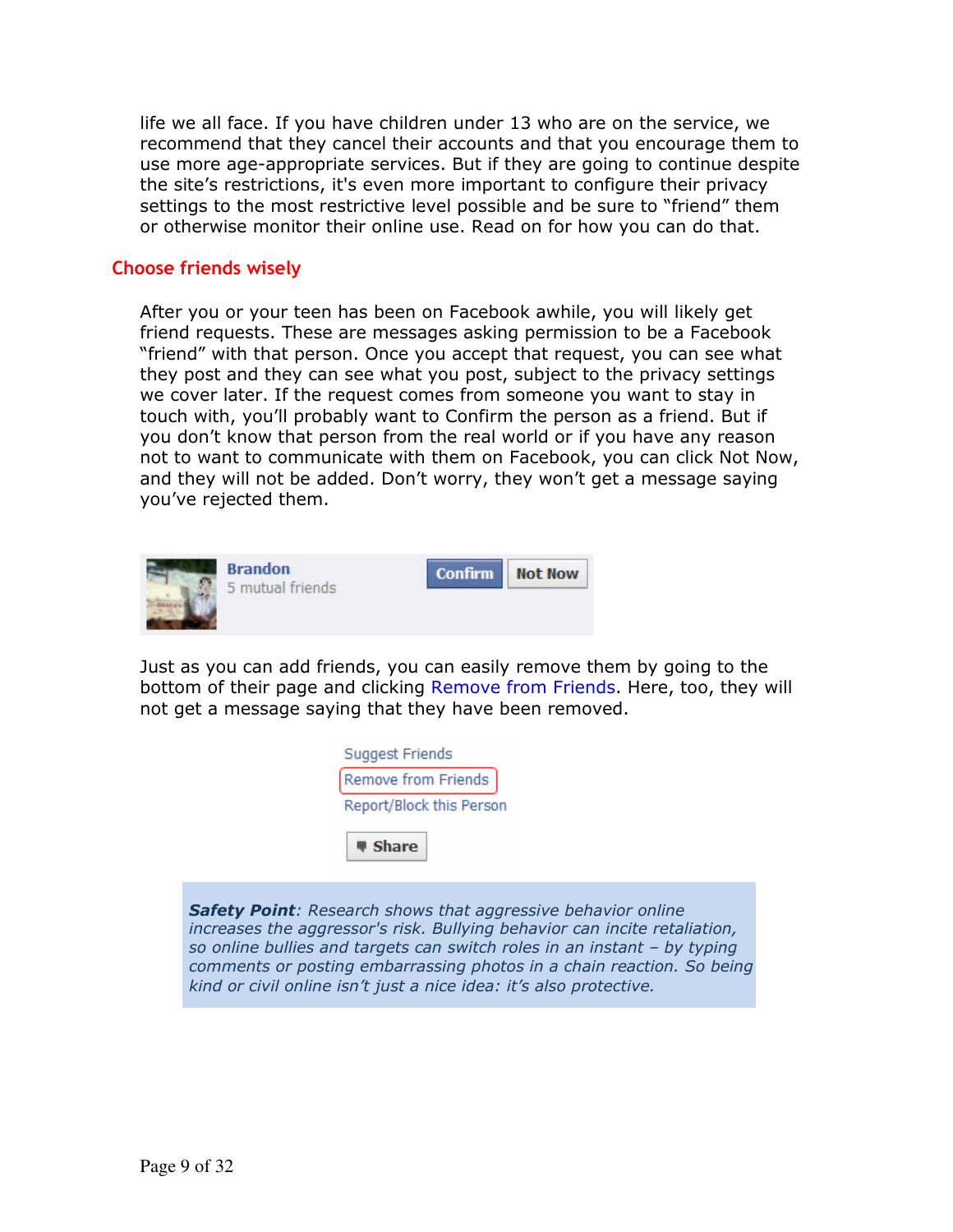#### **Messages, Wall Posts & News Feed**

There are several ways Facebook users can use the service to communicate with other people. One option is to send a Message that's basically like email – only the recipient sees the message. Another way is to write on someone's "wall," which can be very public. Depending on your privacy settings, what you write on a person's wall can be seen by all of your friends and possibly even a wider audience. Be careful not to make the fairly common mistake of using a wall to leave a private message.

Facebook has what it calls a News Feed, which is a stream of posts that users see on their Home pages – including posts from friends or in some cases friends of friends. Not everything that people post shows up in the News Feed, but a lot does. Posts can appear in the News Feed, subject to your privacy settings.

*Safety, Privacy & Reputation Point: What you say reflects on you. It always helps to think about the impact and audience when you post on someone's wall, "Like" or comment on someone's update or even support a cause. What might this say about you? If you just want to say something to a single friend, just send a private message or use Facebook chat. But remember that even that can be copied and posted somewhere else if the person didn't like what you said (or did)!* 

#### **Limit what's on your child's profile**

At any time, Facebook users can edit their page by going to their Profile and clicking Edit My Profile below their picture (or whatever image they've chosen to represent themselves).

Although Facebook encourages members to add information to their profile, the profile is blank by default. Your children don't have to provide any information they don't want to include – even though there are places to enter all sorts of information. Decide with them what's best to leave blank.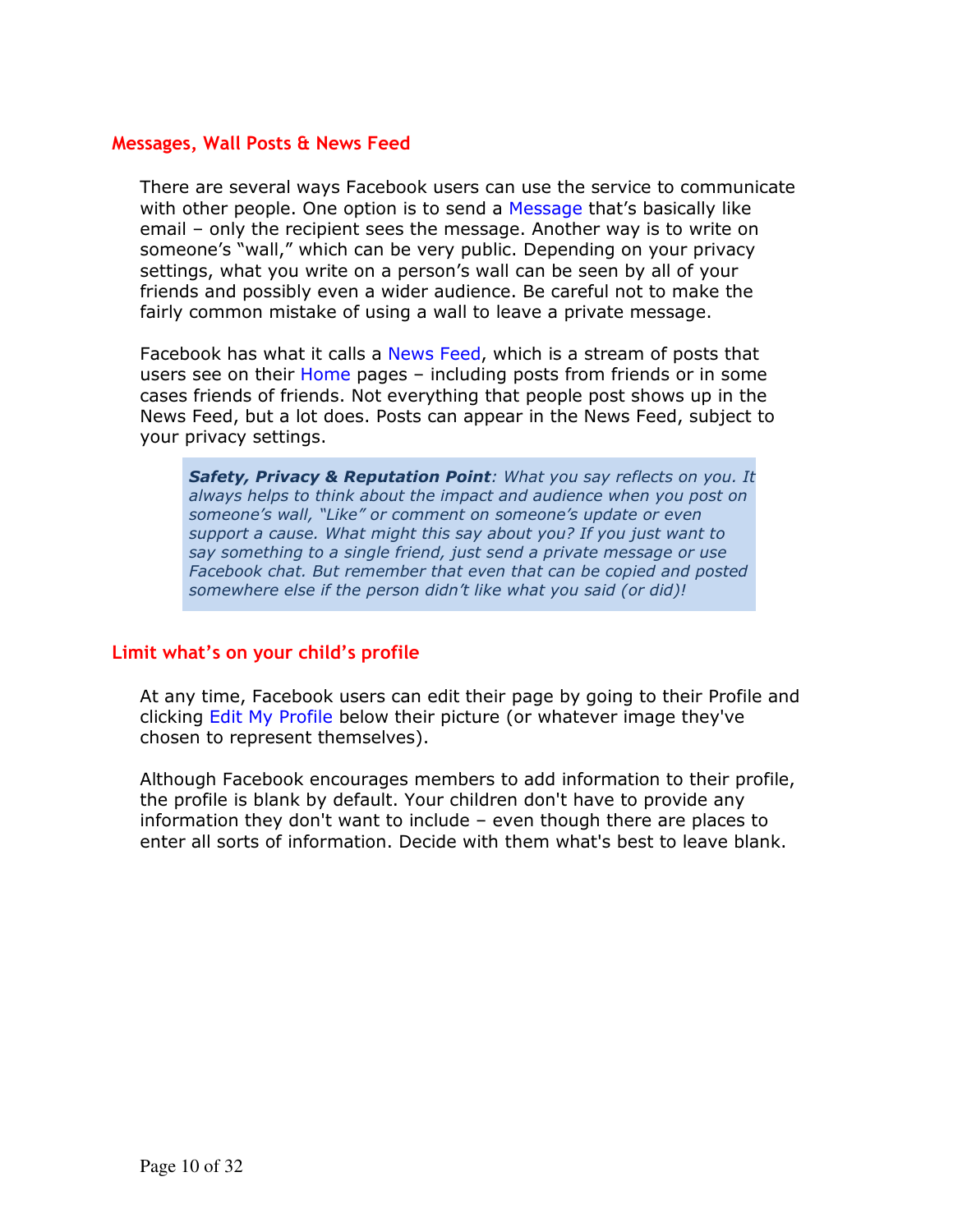| <b>Current City:</b>    | Fresno, California<br>$\times$<br><b>The Second</b>                     |                                                           |
|-------------------------|-------------------------------------------------------------------------|-----------------------------------------------------------|
| <b>Hometown:</b>        | $\times$<br>Columbus, Ohio                                              |                                                           |
| Sex:                    | $\blacksquare$<br>Male                                                  | Show my sex in my profile                                 |
| <b>Birthday:</b>        | $30$ $\rightarrow$<br>1995 $\boxed{\bullet}$<br>$Jun \ \nightharpoonup$ | Show only month & day in my profile. $\boxed{\mathbf{v}}$ |
| <b>Interested In:</b>   | <b>Women</b><br>$\blacksquare$ Men                                      |                                                           |
| <b>Looking For:</b>     | Friendship<br><b>Dating</b>                                             |                                                           |
|                         | A Relationship<br>Networking                                            |                                                           |
| <b>Political Views:</b> |                                                                         |                                                           |
| <b>Religious Views:</b> |                                                                         |                                                           |
| Bio:                    |                                                                         |                                                           |
|                         |                                                                         |                                                           |

*Edit My Profile page: What you actually see on this screen may vary, depending upon age and privacy settings (not shown here are the fields for Bio and Favorite Quotations).* 

We do not recommend that teens disclose who they are Interested In or what sort of relationship they're Looking For. Interested In (where you can choose Women or Men, or both or neither) is basically another way of stating one's sexual preference – something teens should avoid. Looking For is a way of specifying whether you are seeking a romantic relationship. Talk with your teens about whether it's a good idea to check one of those boxes and what that would look like to friends, relatives, or strangers if they did – but we strongly recommend that they choose not to provide that bit of information.

*Privacy Point: You can limit who sees the profile. Regardless of what your teen enters in the profile, it's possible to control who has access to that information from the Privacy Settings page. We recommend that – at most – it be made available to Friends Only*.

The Bio section can be a great place for a teen to talk a bit about who he or she is, but be careful about disclosing too much or saying things about themselves that might be embarrassing or inappropriate. Even something as innocuous as what a teen posts in Favorite Quotations can affect his or her reputation when combined with anything else they post about themselves.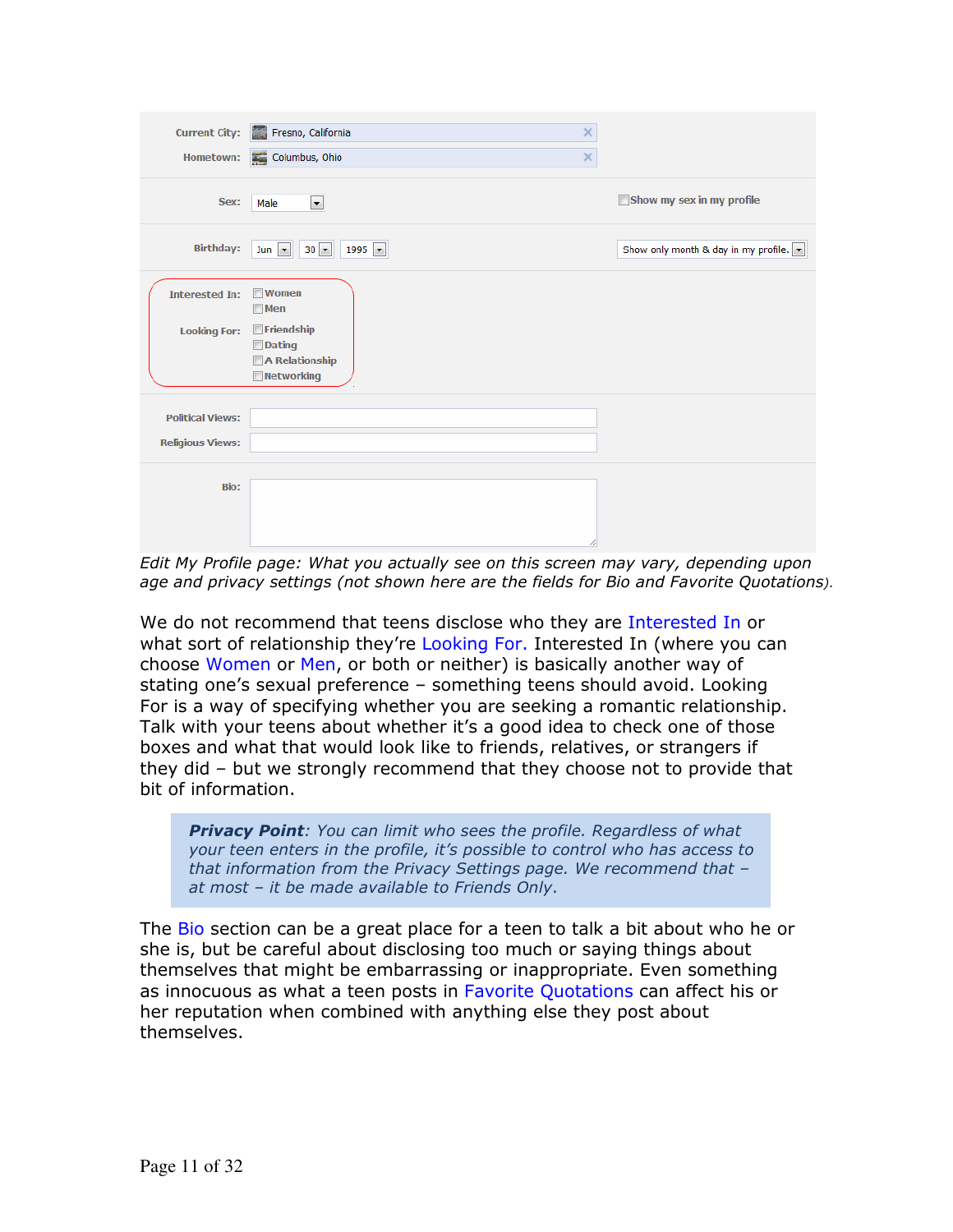Even though Facebook requires you to disclose whether you're male or female, the default setting is to not check Show my sex in my profile - and we recommend that teens leave it that way.

Parents should also make sure their kids are not disclosing too much information in the other sections. Likes and Interests can help your child reach out to people with similar interests but, depending on what's posted, it can also subject them to bullying. Posting where they go to school in Education and Work is fine. Remind your teen to be very careful about what they put under Contact Information.

*Reputation Point: In some communities, this can be a safety issue too: Teens might want to think twice before disclosing their political or religious views. Are those private matters for your family? You might want to talk with your children about what information is appropriate to share publicly, even to friends, who can share it with others.* 

#### **Configuring Facebook privacy settings**

With a few exceptions, users can control who can see just about anything they post. And, for Facebook users under 18, there are even more levels of privacy protection. The exceptions are: Facebook displays all users' names, profile pictures, genders and the networks they belong to. However, even with these, you have some control. You or your teen don't have to post a profile picture (you can leave it blank or post a picture of an object or a cartoon character), and you don't need to belong to networks. You do need to provide your real name, which is a safety feature because it discourages people from pretending to be someone they are not.

Adult Facebook users can be searched for from within the site and from out on the Web at large, but they can limit who can find them in Facebook Search and opt out of being found on Web search engines. Teen Facebook users can't be found through search engines by anyone other than their Facebook Friends.

*Safety & Reputation Point: Privacy is a double-edged sword. If your kids turn on maximum privacy settings (which we recommend) and make their groups Secret, it could also block parents from accessing that information. You should continue to have regular discussions with your teen about what they are posting on the service. But you also might consider that you can't know absolutely everything they're posting, just as you can't know what they're saying to their friends when you're not there. The good news is that you can see whatever they are posting in public and, if you're their Facebook Friend, you can get a pretty good idea of what they're doing on the service.*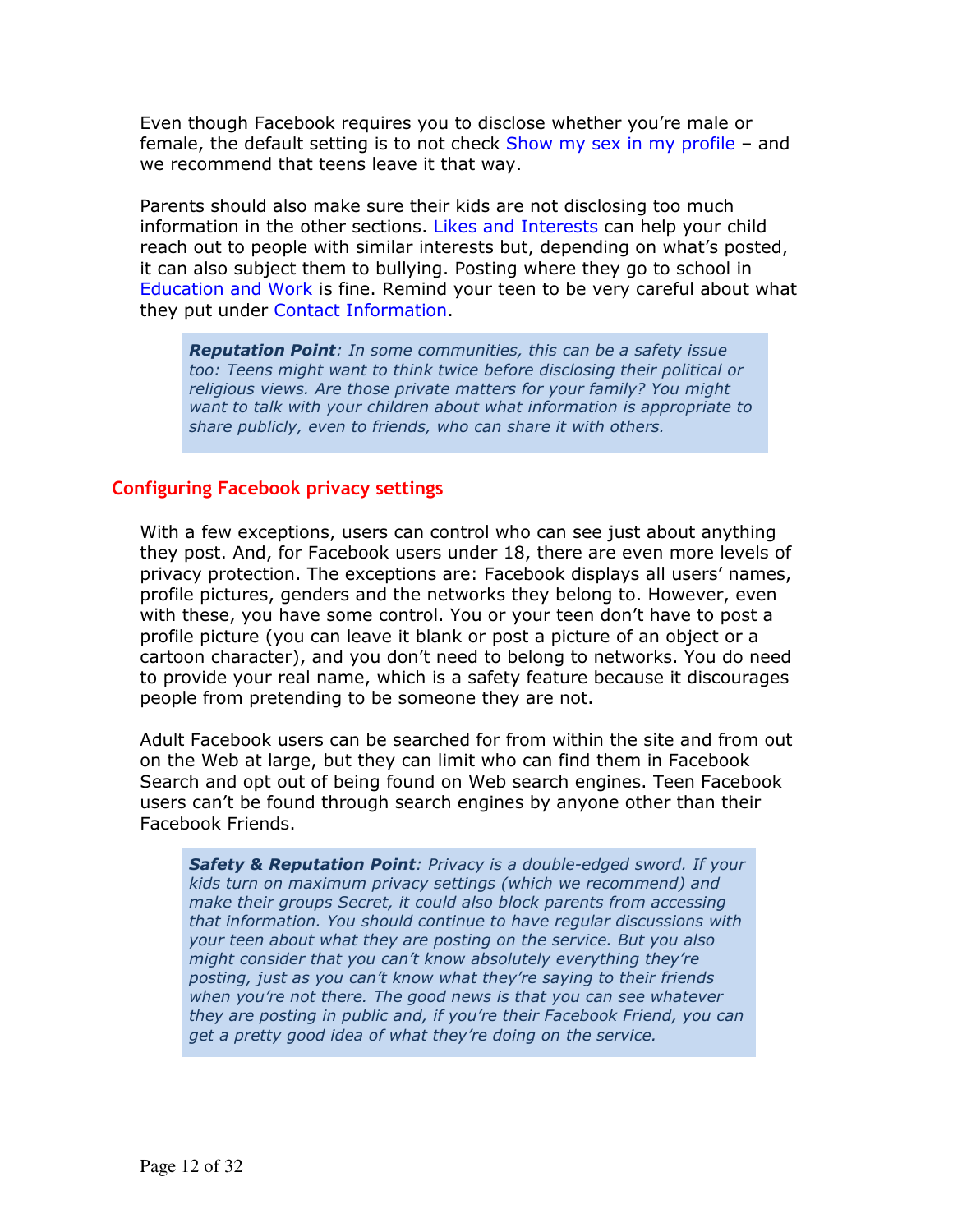#### **Extra protections for minors**

There are extra protections for minors. For example, some of the privacy settings can be set to Everyone, which, for adults, means anyone with access to the Internet. But for minors, Everyone has a different meaning: Only the child's Friends, Friends of Friends and people in any verified school or work networks they have joined on Facebook. That means that, even if they wanted to, they couldn't use Facebook to share information to the entire world, regardless of how they configure their privacy settings. Of course, there is always the possibility that someone they do share with (such as a schoolmate) could copy or forward the information to another person or another site outside Facebook. If a child lies about his or her age and claims to be over 18, these protections won't be in place. That's why it's very important that children not lie about their date of birth when signing up for Facebook.

The only exceptions to Facebook's restrictive definition of Everyone where minors are concerned are in Search for me on Facebook and Send me friend requests. In those cases, everyone really does mean everyone but, again, teens can configure more restrictive access.

| <b>Everyone</b>           |                                                    | Everyone  | <b>Friends of Friends</b> | <b>Friends Only</b>           |
|---------------------------|----------------------------------------------------|-----------|---------------------------|-------------------------------|
|                           | My status, photos, and posts                       | ۰         |                           |                               |
| <b>Friends of Friends</b> | Bio and favorite quotations                        | $\bullet$ |                           |                               |
| <b>Friends Only</b>       | Family and relationships                           | ٠         |                           |                               |
|                           | Photos and videos I'm tagged in                    |           | $\bullet$                 |                               |
|                           | Religious and political views                      |           | ٠                         |                               |
| <b>Recommended</b>        | Birthday                                           |           | $\bullet$                 |                               |
|                           | Can comment on posts                               |           |                           | $\bullet$                     |
|                           | Places I check in to [?]                           |           |                           | $\bullet$                     |
|                           | Contact information                                |           |                           | ٠                             |
|                           | Let friends of people tagged in my posts see them. |           |                           |                               |
|                           | Customize settings                                 |           |                           | This is your current setting. |

#### **Setting privacy controls**

**PA** Sharing on Facebook

#### *Facebook's default privacy settings*

Facebook's default privacy settings for people under 18 (see Recommended in the screen shot above) are the same as they are for adults, except, as we said earlier, Everyone is defined as only friends, friends of friends, and people in school or work networks. That alone provides a degree of protection, even if the teen does nothing to customize the settings. However, as you can see from the privacy settings screen, there are ways to expand or further restrict who can see your basic information.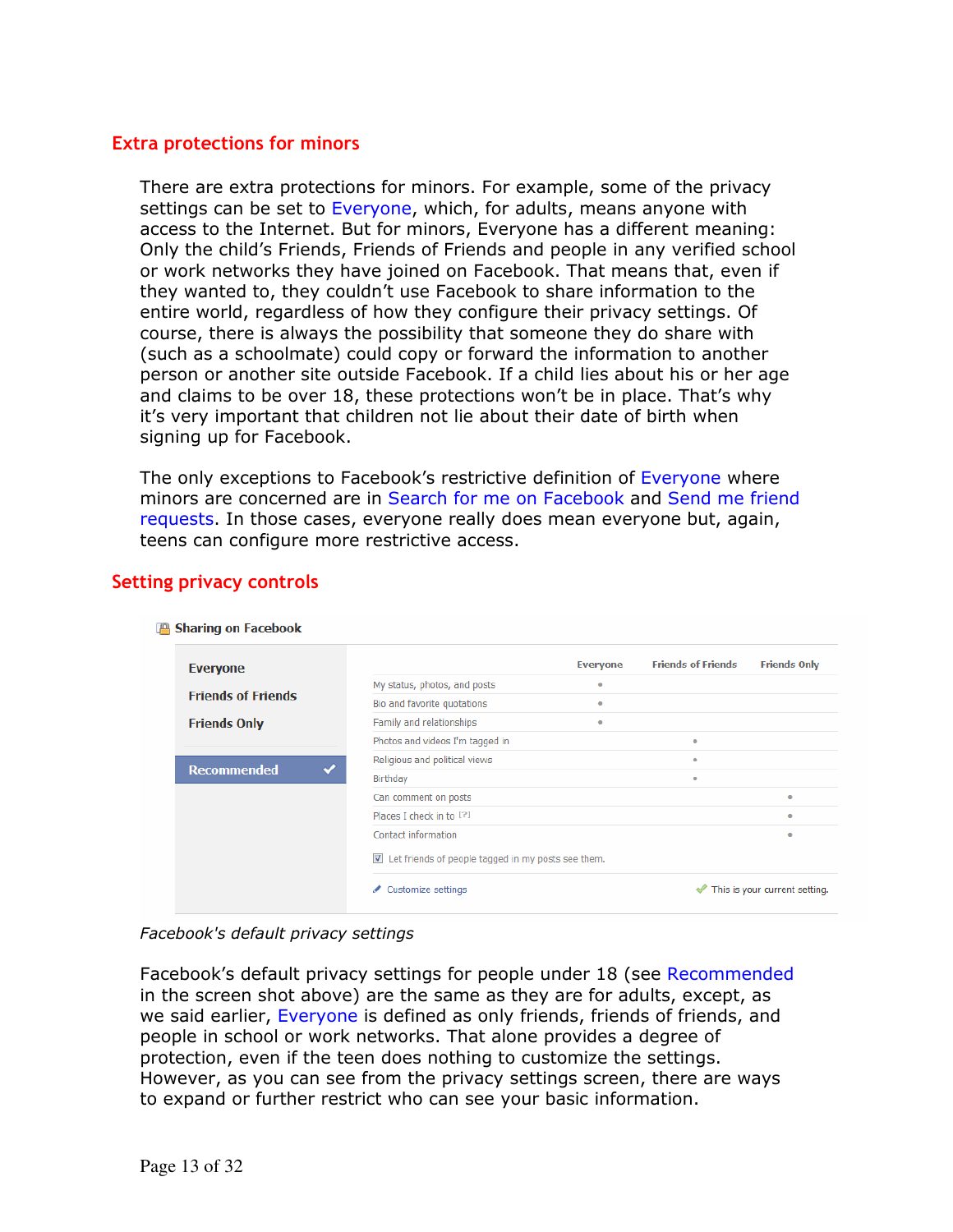For example, above Recommended are three other options. For adults, Everyone is extremely open because it can expose your status updates, comments, Contact Information and possibly even your location to anyone on Facebook, even if they're not a Friend or even a Friend of a Friend. That's why we don't recommend that for anyone.

If you or your teen checks Friends of Friends, that means that all of his or her friends' friends can see their information. While you do have control over who your friends are, you have no control over your friends' friends, which in some cases could add up to thousands of people.

The Friends Only option is a more restrictive choice because it hides all of the information from friends of friends or people in a child's school network who are not on your child's friends list. With this option selected, only people the child has accepted as friends can access the information.

*Safety Point: For maximum privacy, safety and security, we recommend that teens start by setting their privacy to Friends Only and then go to Customize Settings to consider even more private settings for some information.*

#### **Customizing privacy settings**

While many users know about these basic privacy settings, a lot of people don't know that they can be customized even further so that users can have a lot of control over who can see what.

Near the bottom of the Choose Your Privacy Settings screen is a link to Customize settings.

Customize settings

If you click on this link, you are taken to a page where you have a great deal of detailed control over your privacy.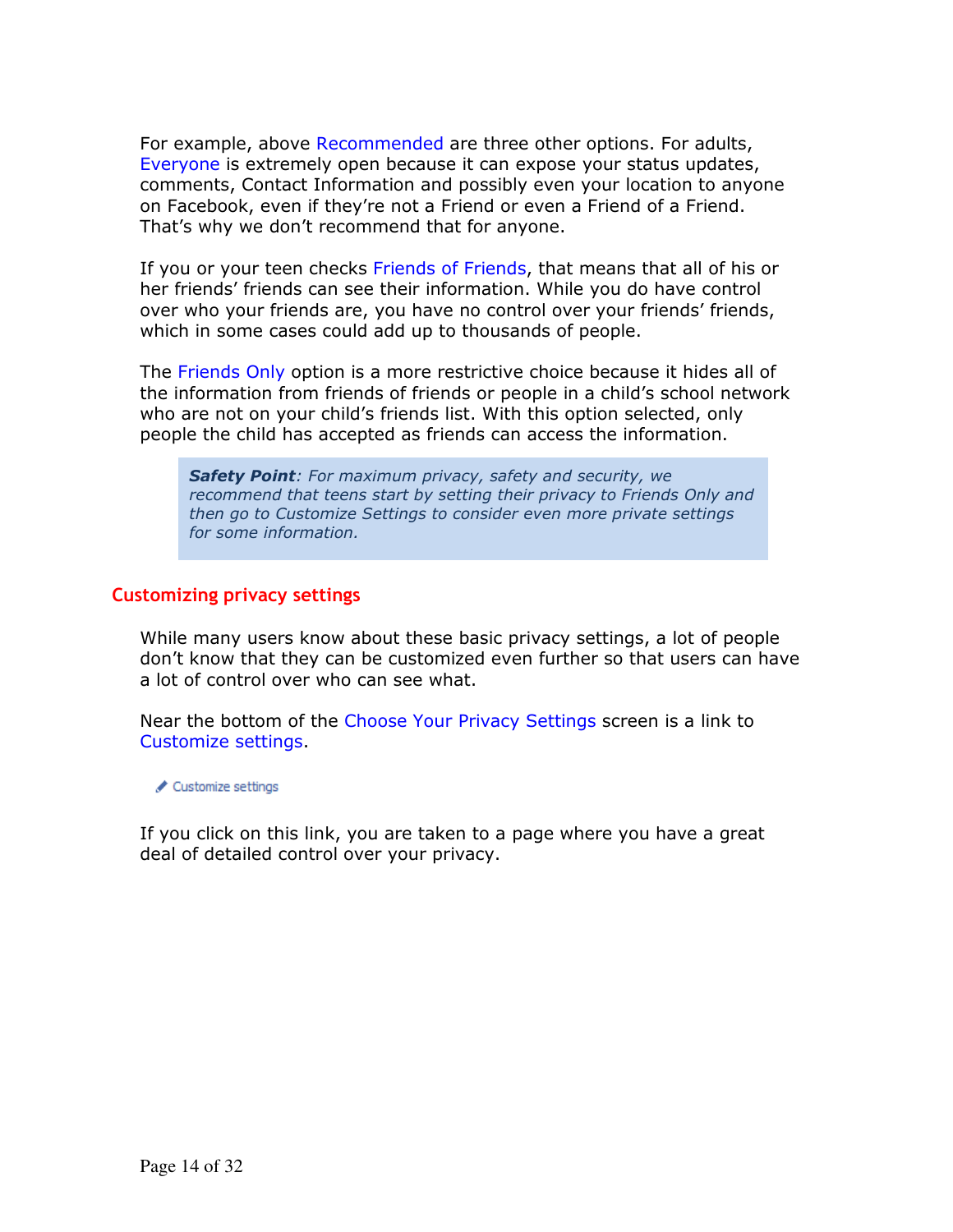| I Back to Privacy     |                                                                                                                      | <b>Preview My Profile</b>                               |
|-----------------------|----------------------------------------------------------------------------------------------------------------------|---------------------------------------------------------|
|                       | Customize who can see and comment on things you share, things on your Wall and things you're tagged in.              |                                                         |
| <b>Things I share</b> | Posts by me<br>Default setting for posts, including status updates and photos                                        | $\blacksquare$ Everyone $\blacktriangledown$            |
|                       | <b>Family</b>                                                                                                        | $\blacksquare$ Everyone $\blacktriangledown$            |
|                       | <b>Relationships</b>                                                                                                 | $\blacksquare$ Everyone $\blacktriangledown$            |
|                       | Interested in and looking for                                                                                        | $\blacksquare$ Everyone $\blacktriangledown$            |
|                       | <b>Bio and favorite quotations</b>                                                                                   | $\blacksquare$ Everyone $\blacktriangledown$            |
|                       | <b>Website</b>                                                                                                       | $\blacksquare$ Everyone $\blacktriangledown$            |
|                       | <b>Religious and political views</b>                                                                                 | $\blacksquare$ Friends of Friends $\blacktriangleright$ |
|                       | <b>Birthday</b>                                                                                                      | $\blacksquare$ Friends of Friends $\blacktriangledown$  |
|                       | <b>Places I check in to</b>                                                                                          | $\blacksquare$ Friends Only $\blacktriangleright$       |
|                       | Include me in "People Here Now" after I check in<br>Visible to friends and people checked in nearby (See an example) | <b>Enable</b>                                           |
|                       | Edit album privacy for existing photos.                                                                              |                                                         |

*"Things I share" portion of privacy settings* 

The Customized settings page is divided into three categories: Things I share, Things others share and Contact information.

To the right of each item on the page is a drop-down box that lets you specify who has access to each of these items. For example, by default your posts can be seen by Everyone, but you can click on that box and change that to Friends of Friends, Friends Only and Customize.

| <b>Exeryone</b><br>▼          |
|-------------------------------|
| $\sqrt{\phantom{a}}$ Everyone |
| <b>Friends and Networks</b>   |
| <b>Friends of Friends</b>     |
| <b>Friends Only</b>           |
| Customize                     |

.

The same choices are available for each item on this page. Pay close attention to items in the Things others share section. For example, by default Friends of Friends can tag, or identify, your teen in photos they post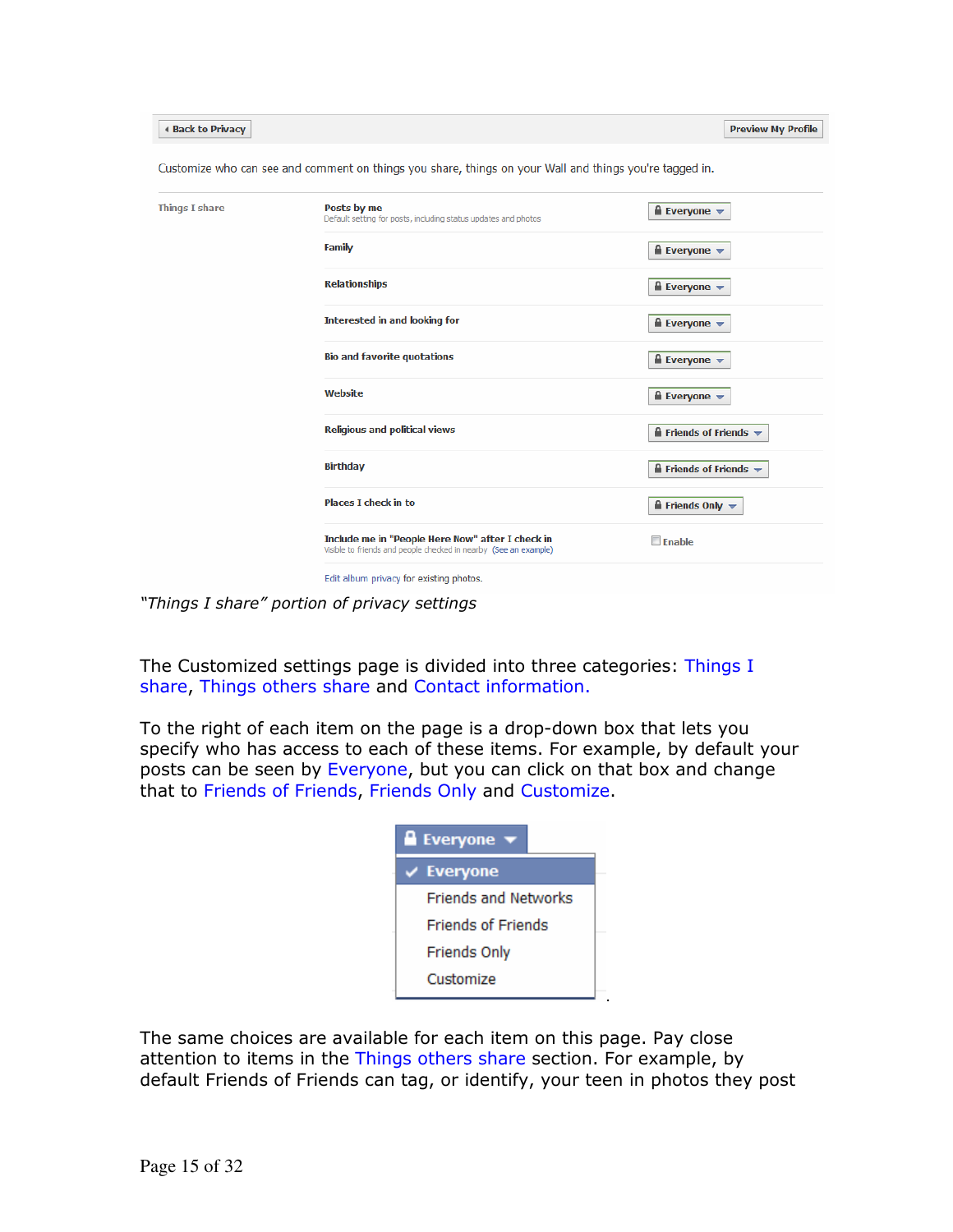in their Facebook pages. You might want to limit this to Friends Only. [We'll get to the Places section later.]

| Things others share | Photos and videos I'm tagged in                                                  | $\triangle$ Friends of Friends $\blacktriangledown$ |
|---------------------|----------------------------------------------------------------------------------|-----------------------------------------------------|
|                     | Can comment on posts<br>Includes status updates, friends' Wall posts, and photos | $\triangle$ Friends Only $\blacktriangledown$       |
|                     | Friends can post on my Wall                                                      | $V$ Fnable                                          |
|                     | Can see Wall posts by friends                                                    | $\triangle$ Friends of Friends $\blacktriangledown$ |
|                     | <b>Friends can check me in to Places</b>                                         | <b>Edit Settings</b>                                |

*"Things others share" section of privacy settings* 

Also pay attention to Contact information. By default it's Friends Only, but you might not even want your Facebook friends to know your phone numbers, address or even email address. There are two ways to prevent that: 1) Don't include it in your profile to begin with, and 2) use the Customize setting to even further restrict who can see that or any other information.

*Safety Point: We do not recommend that anyone – especially minors – enter their home address. We also feel that teens should not enter their phone numbers, even though – by default – the information is available to Friends Only.* 

| <b>Contact information</b> | <b>Mobile phone</b>   | $\blacksquare$ Friends Only $\blacktriangledown$  |
|----------------------------|-----------------------|---------------------------------------------------|
|                            | <b>Other phone</b>    | $\blacksquare$ Friends Only $\blacktriangledown$  |
|                            | <b>Address</b>        | $\blacksquare$ Friends Only $\blacktriangledown$  |
|                            | <b>IM screen name</b> | $\blacksquare$ Friends Only $\blacktriangledown$  |
|                            | myemail@email.com     | $\blacksquare$ Friends Only $\blacktriangleright$ |

*"Contact Information" section of privacy settings. Consider limiting who can see your contact information.* 

#### **The Customize option**

The Customize option in the drop-down box is a very powerful tool that lets you limit access to information to certain people, Lists or Groups of people or Only Me, which hides it from everyone except you. There is even a way to hide information from specific people or groups of people.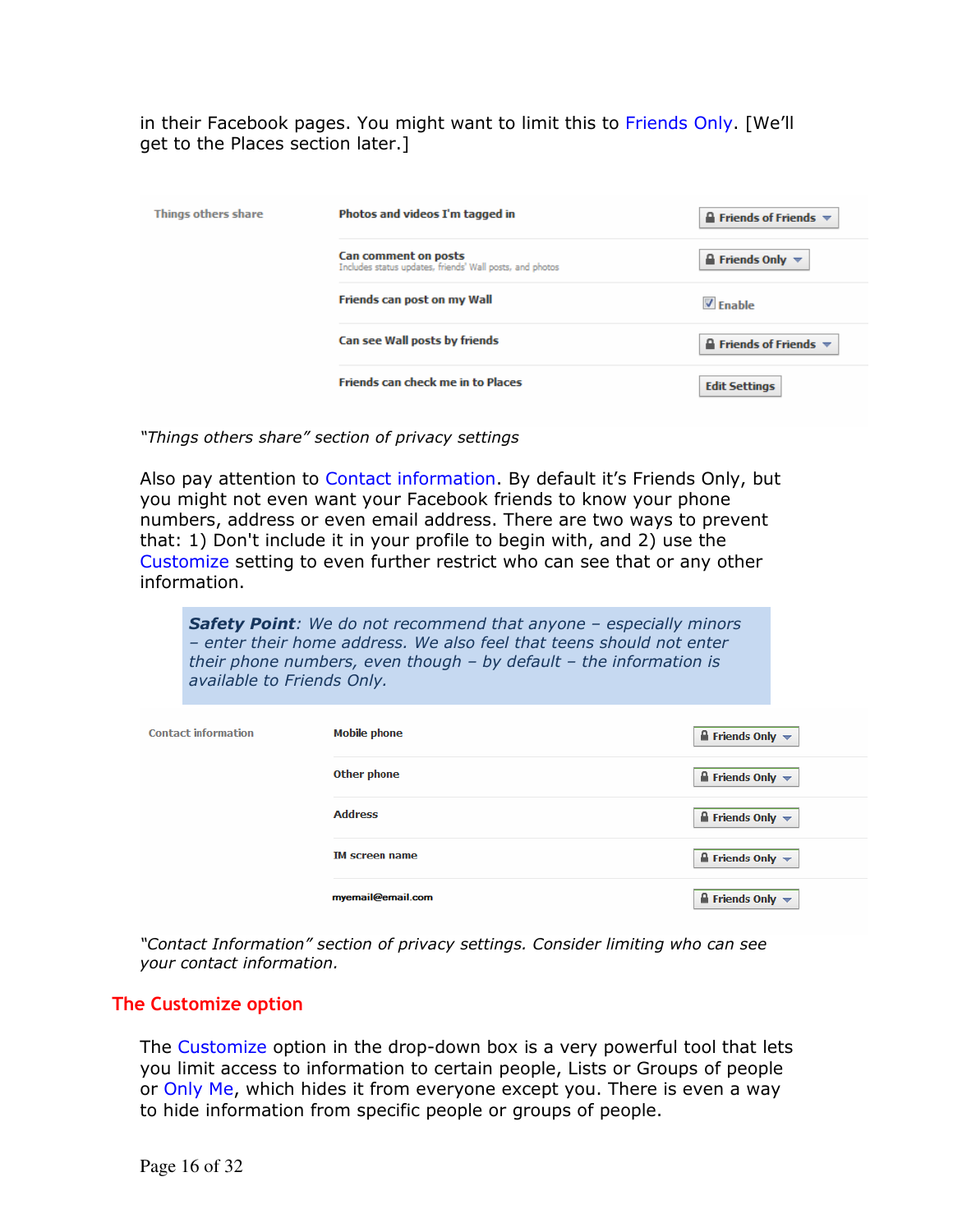| <b>Custom Privacy</b>      |                                                                         |
|----------------------------|-------------------------------------------------------------------------|
| Make this visible to<br>৶  |                                                                         |
| These people:              | Friends Only<br>▼                                                       |
| And this network:          | <b>Friends of Friends</b><br>Friends Only<br>Specific People<br>Only Me |
| ж<br><b>Hide this from</b> |                                                                         |
| These people:              |                                                                         |
|                            | <b>Save Setting</b><br><b>Cancel</b>                                    |

If you click on Specific People, you'll see a box where you can type in the names of the people who you wish to share that category of content item with. Only those people will be able to see it. Likewise, if you type names in the Hide this from box, you can prevent those people from seeing that category of information. If you scroll down to Only Me, you are hiding it from everyone except yourself.

#### **Controlling who can see individual posts**

Facebook also lets you control who sees individual posts. So, regardless of your general privacy settings or even your settings by category, you can control who can see each status update, photograph, video or anything else you post right before you post it.

For example, if you're updating your News Feed status, you first type in what you want to say, then  $-$  before you click the Share link  $-$  click the little lock to the left of Share, and you will see the familiar drop-down box that lets you decide who can see that particular piece of content. As of this writing, Facebook was experimenting with ways to make this feature a bit easier to find, so what you see may be a bit different from the following screen shot.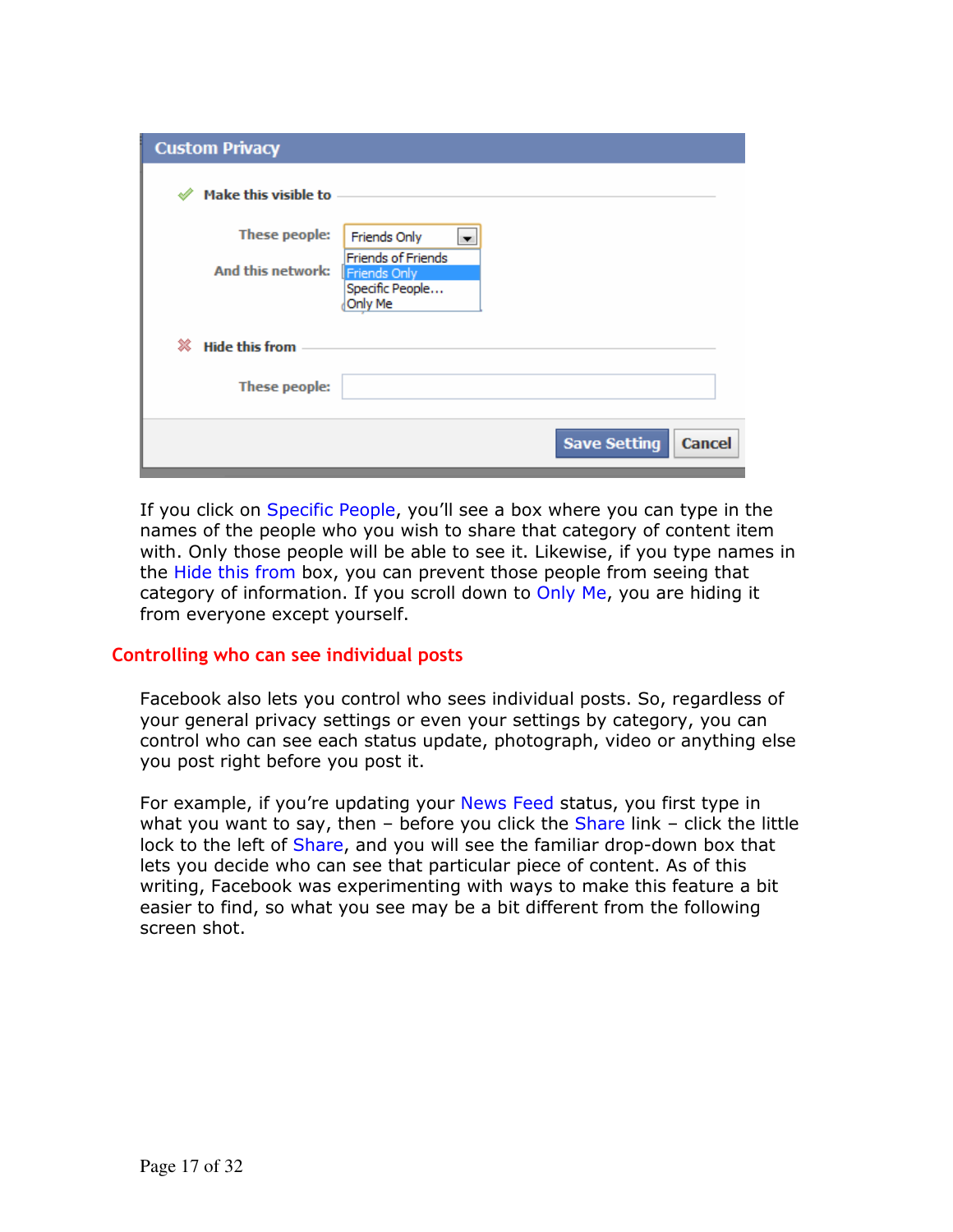**News Feed** 

Top News · Most Recent 2



*You can control who can see each individual post, photo or video.* 

#### **Creating and using Lists**

One of the most powerful Facebook privacy features is the ability to create specific Lists of Facebook Friends. Once you've created a List, you'll be able to aim information only to the people on that list (in effect, a "white list"). You can also block people on a list. You could, for example, have a list of just your close friends and relatives. You could have another list of people you're inviting to an event so only people on that list get photos from the event (and those not invited won't feel left out).

#### **Creating a List**

1. Go to your Friends page by clicking on Friends in the left column of your home page (below your picture)



2. In the middle column (just below the blue status bar), you'll see a button called Edit Friends. Click on that button.

Edit Friends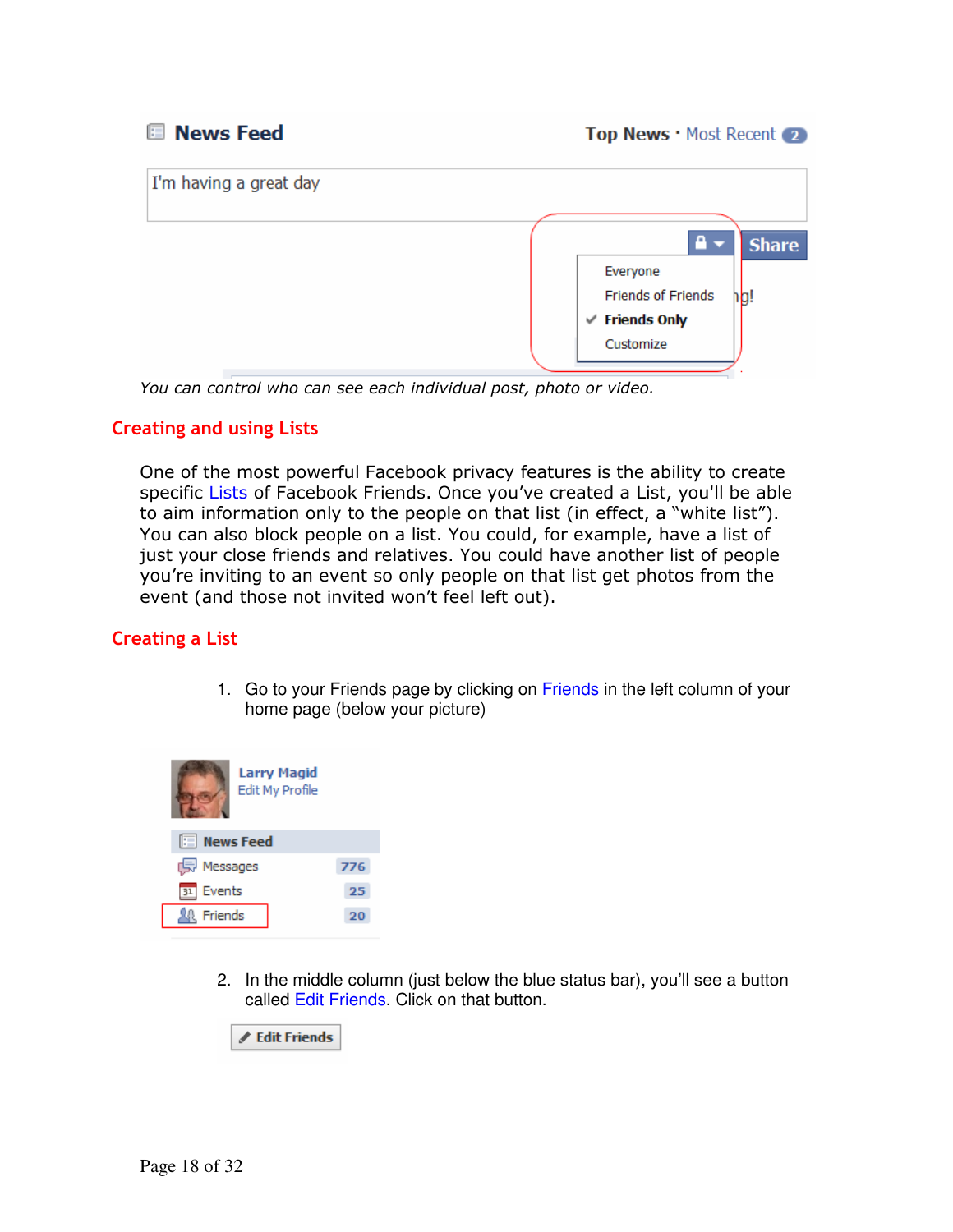3. Click on the + Create a List button, just below the blue status bar.



4. Give the list a name and start typing the names of the people you want in that list, then click Create List when you're finished.

| <b>Create New List</b> |                                     |               |
|------------------------|-------------------------------------|---------------|
| My new list Edit Name  |                                     |               |
| Selected (0)           | C. Start Typing a Name              |               |
| Anne                   | Ron<br>Patti                        | ▲<br>$\equiv$ |
| Larry                  | Maureen                             |               |
|                        |                                     |               |
|                        | <b>Create List</b><br><b>Cancel</b> |               |

Now, when you type in content, you can click Customize and type in the list name. You can also go back to your privacy settings, click Customize for any category and type in that list name to restrict access to just people on that list. Later, you can add or remove people from the list.

#### **Using the Groups feature**

Another option is to create a Group. A Facebook Group is different from a list, because a Group is separate from the main Facebook grid. When you create a Group, you're the administrator of it, and you can limit status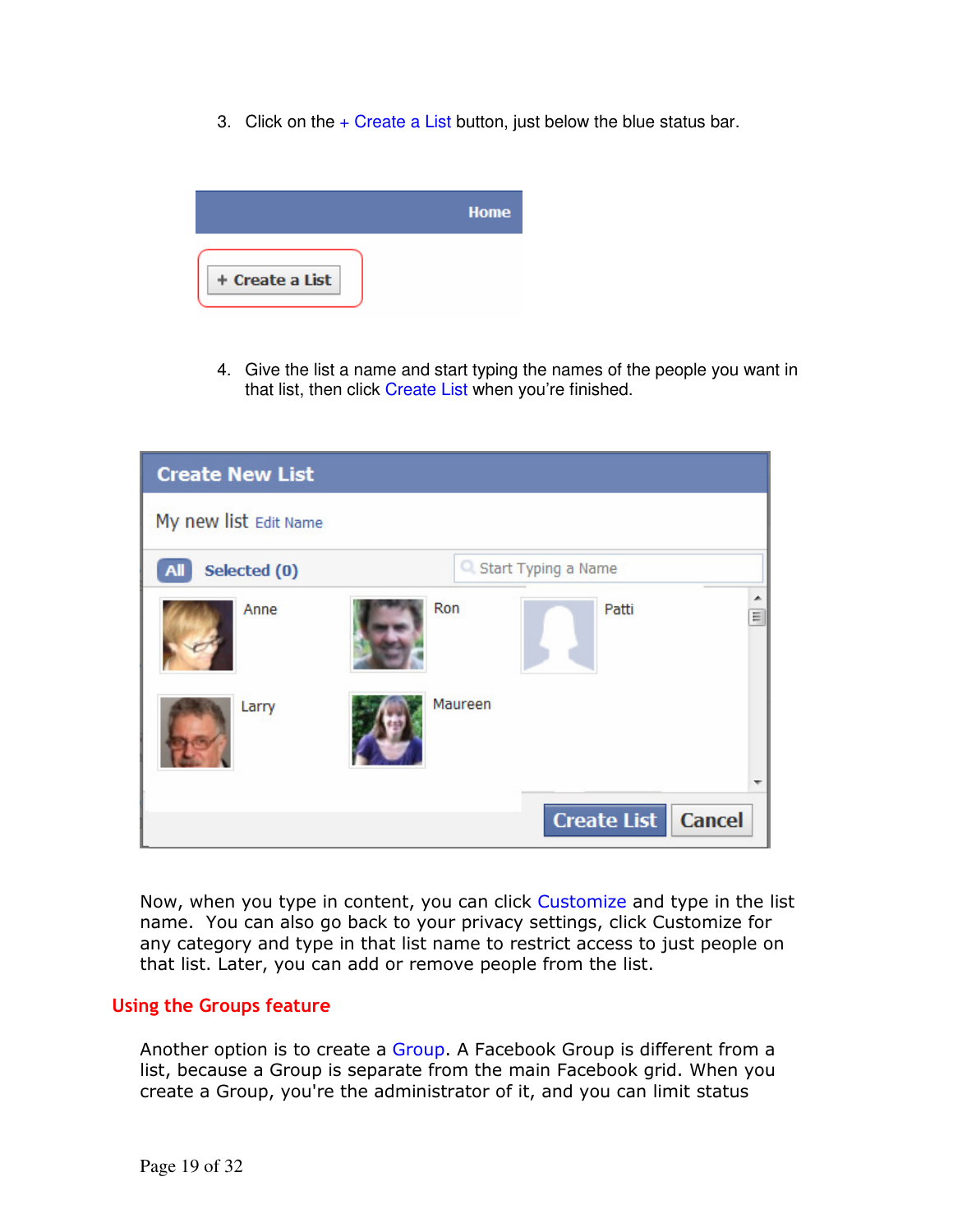updates, photos, videos and any other content to only people in that Group. Groups can be any subset of your Facebook friends such as members of your family, a sports club, schoolmates or any other grouping you desire.

*Safety Point: Be aware that any member of a Group can add members, which means that membership can get out of control very*  fast. The administrator can always delete members, but it can get hard *to keep up when/if things go viral, after which it's hard to maintain control over information shared to the group.*

One difference between Groups and Lists is that any member of a Group can add members. All members can see the names of all other members but because any member can add a member, it is possible that people who perhaps shouldn't be in the Group could be added by another member. For example, if you had a Group made up of people on your football team, there would be nothing to stop one member from adding someone not on the team, and then that member could add more people. The only way to keep that from happening is for the administrator to stay aware of the membership list (more on that in a moment). Only administrators can remove members.

Another important point about Groups is that people can be added to a group who are not on your Friends list and anything you post in that group will be seen by all Group members, including people who are not your Facebook friends.

*Reputation Point: It's very important that you familiarize yourself with the subjects of Groups (or the type of information shared and whether it's appropriate for your child), because – as you'll see shortly – the names and membership even of Closed Groups can be public information. Users will want to think about how their Group memberships reflect on them.*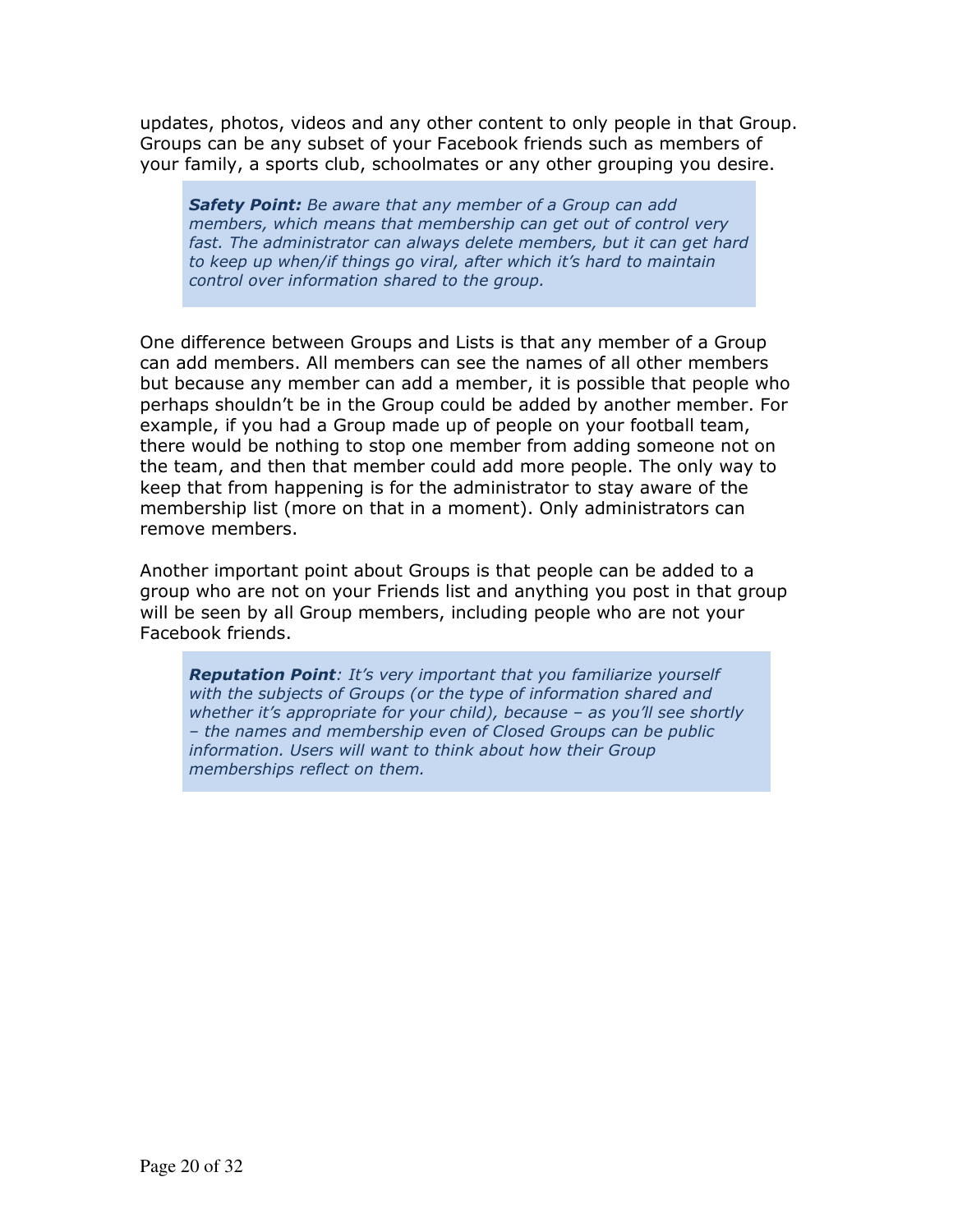#### **Setting up a Group**

The easiest way to set up a Group is to go to http://www.facebook.com/groups/. Then click on Create Group.

| <b>Create Group</b>                   |                                                                                                                      |
|---------------------------------------|----------------------------------------------------------------------------------------------------------------------|
| <b>Group Name:</b><br><b>Members:</b> | My Football Team<br>Larry Magid *<br>Anne Collier *                                                                  |
| Privacy:                              | $\triangle$ Closed $\blacktriangleright$<br>Members are public, content is private<br><b>Cancel</b><br><b>Create</b> |

Give the Group a name, and start typing in the names of initial members. You can always add members later, and you can also rename the Group.

Decide if the Group should be Open, Closed or Secret.

- Closed (the default) means that the membership list is public but the content is private (available only to members). Also, when you create the Group and add people, that information shows up on your News Feed, so even though others can't join without an invitation, they might know the group exists and who is in it (and maybe feel left out).
- Open means that both the content and membership are public.
- Secret, the most private, hides both the members' names and the content.

*Safety, Privacy & Reputation Point: We recommend that young people seriously consider making their Groups secret. They can still invite their friends, and members can still add other friends, but this allows for better privacy and possibly less peer abuse because the Group and its members won't show up on a Facebook search or in someone's News Feed.*

The list of Groups that you are in (regardless of who created them) are listed in the left column of your Home page.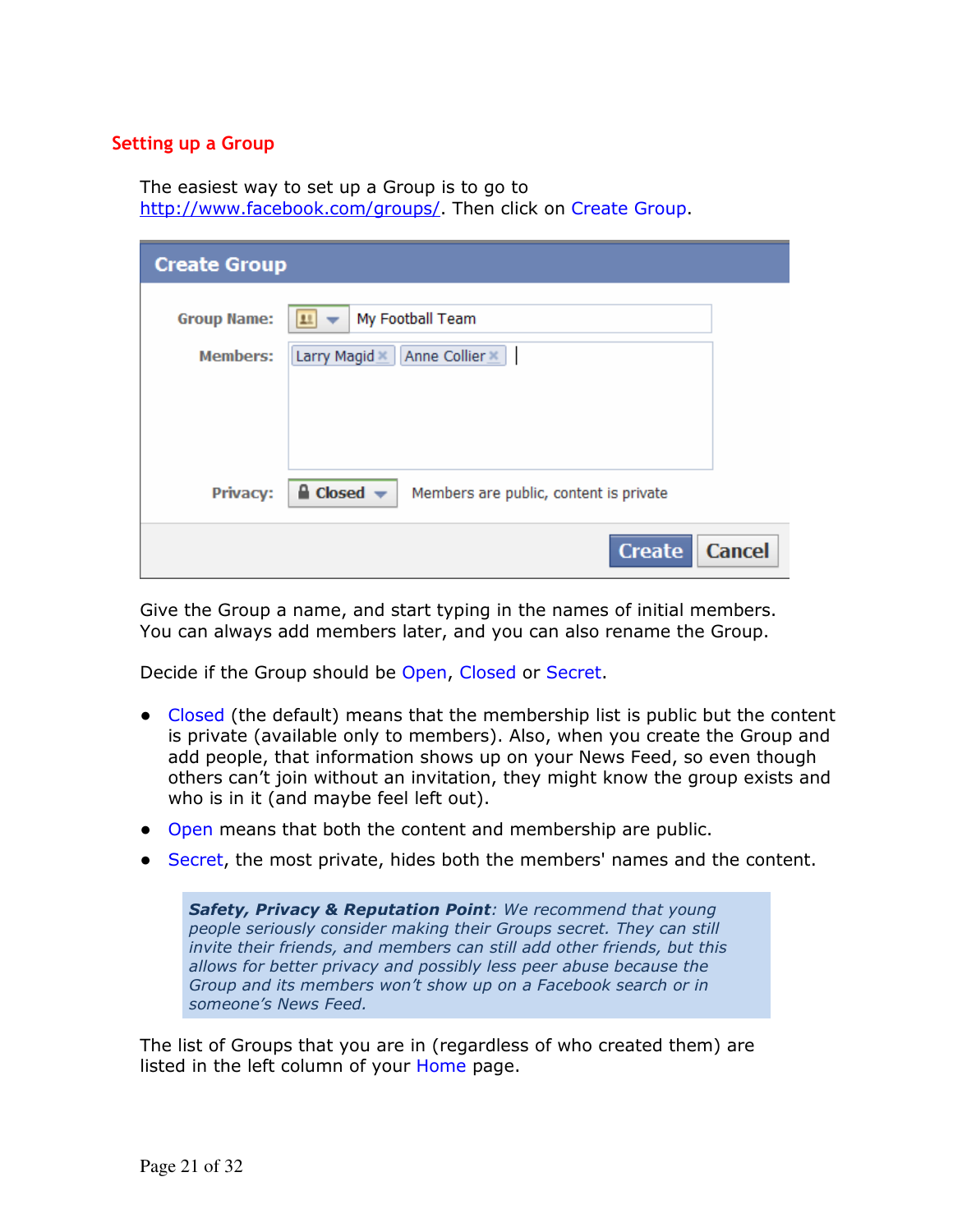

*Your Facebook Groups are listed on your home page.* 

#### **Seeing who is in your Group**

You can always see who is in any group you are in by clicking on the Group name in the left column of your Home page.

After clicking on the Group, click See All for a complete list of members. This is also the place where you can add members or leave the Group. Administrators can remove members of the Group.

#### **Controlling Facebook applications**

Facebook is home to many applications or little software programs that work within the service. Apps can be games, information services, quizzes or almost anything else that can be programmed on a computer. It's important to know that app developers can sometimes have access to your Facebook information, and there are some games that are able to share some of that information with your friends or others who play the game. But, as with other aspects of Facebook, you have control over what information they can access.

You can get to the Applications, Games and Websites setting page by clicking Edit your settings just below Applications and Websites at the bottom of the Privacy Settings page.

At this point, you'll see a page that allows you to adjust the overall settings for Applications, Games and Websites as well as the setting for each individual application.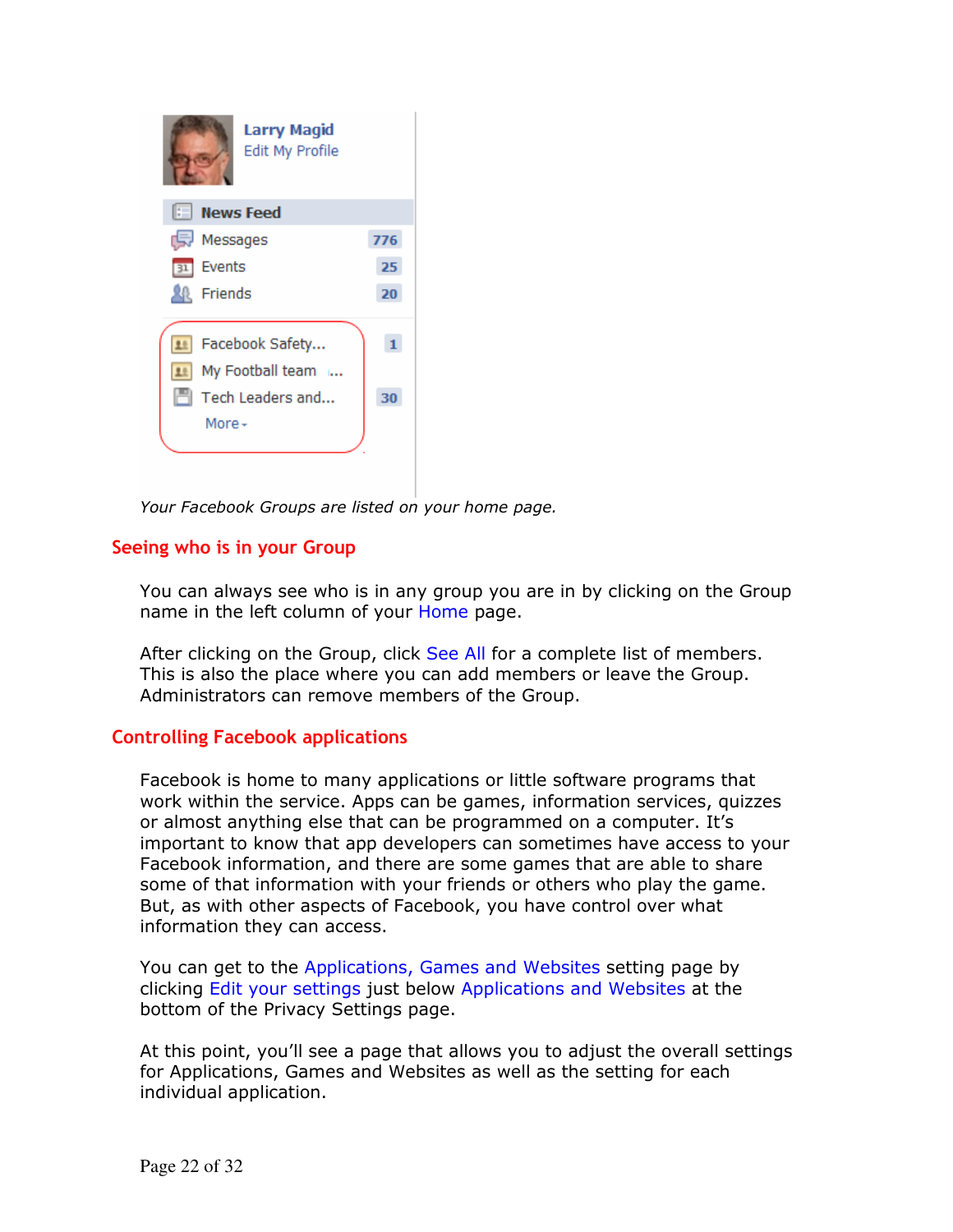| <b>4 Back to Privacy</b>                |                                                                                                                                                                               |                                       |
|-----------------------------------------|-------------------------------------------------------------------------------------------------------------------------------------------------------------------------------|---------------------------------------|
| <b>Applications you use</b>             | You're using 45 applications, games and websites, most recently:<br>g innin<br>Н<br>NEWS<br>3% Remove unwanted or spammy applications.<br>Turn off all platform applications. |                                       |
| Info accessible through your<br>friends | Control what information is available to applications and websites<br>when your friends use them.                                                                             | <b>Edit Settings</b>                  |
| <b>Game and application</b><br>activity | Who can see your recent games and application activity.                                                                                                                       | $F$ Friends Only $\blacktriangledown$ |
| <b>Instant personalization</b>          | Lets you see relevant information about your friends the moment<br>you arrive on select partner websites.                                                                     | <b>Edit Settings</b>                  |
| <b>Public search</b>                    | Show a preview of your Facebook profile when people look for you<br>using a search engine.                                                                                    | <b>Edit Settings</b>                  |

#### Choose Your Privacy Settings ▶ Applications, Games and Websites

For example, you can adjust what information is available to applications when your friends use them. Facebook says, "The more info you share, the more social the experience," but the other side of that is that the more you share, the more information you're giving out about yourself. It's a good idea to think about what information you want your children to share and be sure they limit it accordingly.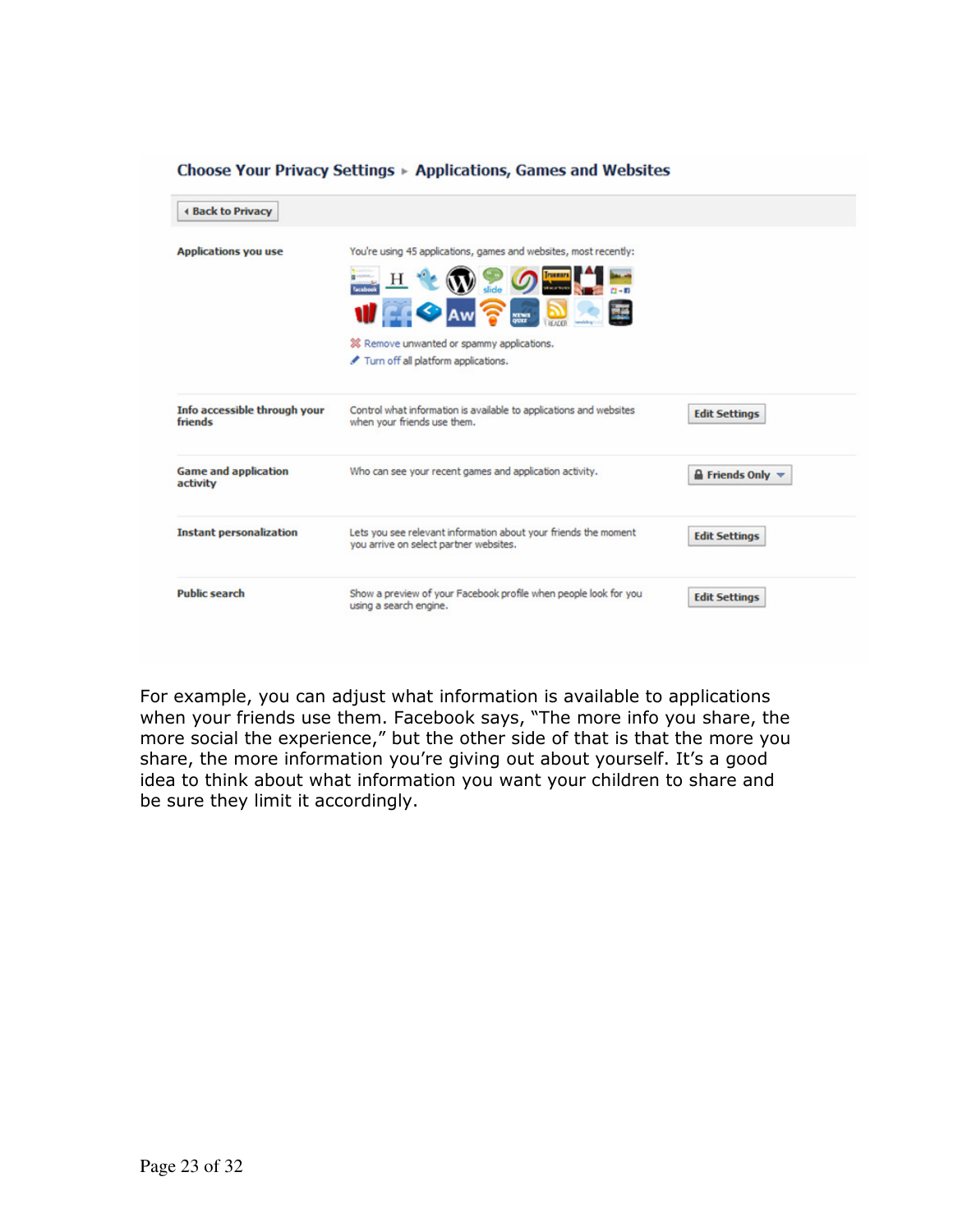| Info accessible through your friends |                                                                                                                                                                                                                     |
|--------------------------------------|---------------------------------------------------------------------------------------------------------------------------------------------------------------------------------------------------------------------|
|                                      | Use the settings below to control which of your information is available to applications, games and websites<br>when your friends use them. The more info you share, the more social the experience.                |
| <b>Bio</b>                           | My videos                                                                                                                                                                                                           |
| <b>Birthday</b>                      | My links                                                                                                                                                                                                            |
| <b>Family and relationships</b>      | My notes                                                                                                                                                                                                            |
| Interested in and looking for        | Photos and videos I'm tagged in                                                                                                                                                                                     |
| <b>Religious and political views</b> | <b>Hometown</b>                                                                                                                                                                                                     |
| My website                           | <b>Current city</b>                                                                                                                                                                                                 |
| If I'm online                        | <b>Education and work</b><br>$\overline{v}$                                                                                                                                                                         |
| My status updates                    | Activities, interests, things I like                                                                                                                                                                                |
| My photos                            | <b>Places I check in to</b><br>⊽                                                                                                                                                                                    |
|                                      | Your name, profile picture, gender, networks and user ID (along with any other information you've set to<br>everyone) is available to friends' applications unless you turn off platform applications and websites. |
|                                      | <b>Save Changes</b><br><b>Cancel</b>                                                                                                                                                                                |

*The types of information you can allow – or disallow – apps, games, and websites to share about you when friends use them* 

#### **Limiting individual applications**

You can also control individual applications. Going back to the Applications, Games and Websites control area, click Edit Settings to the right of the section on Applications you use.

That brings up a screen that lists all of your applications, and next to each is another Edit Settings link. Click on any of those, and you'll get yet another screen that tells you exactly what information the application can access.

Most of the information types are likely to be required so, if you're not comfortable with any of those, you'll have to remove the application entirely by clicking on Remove application near the top of that box. There may, however, be some options, such as the Post to my Wall option in the example below. In this case, you can keep the application but take away permission for specific actions by clicking on Remove next to Post to my Wall. If you click on Remove, the application will continue to work, but it will no longer post to your wall.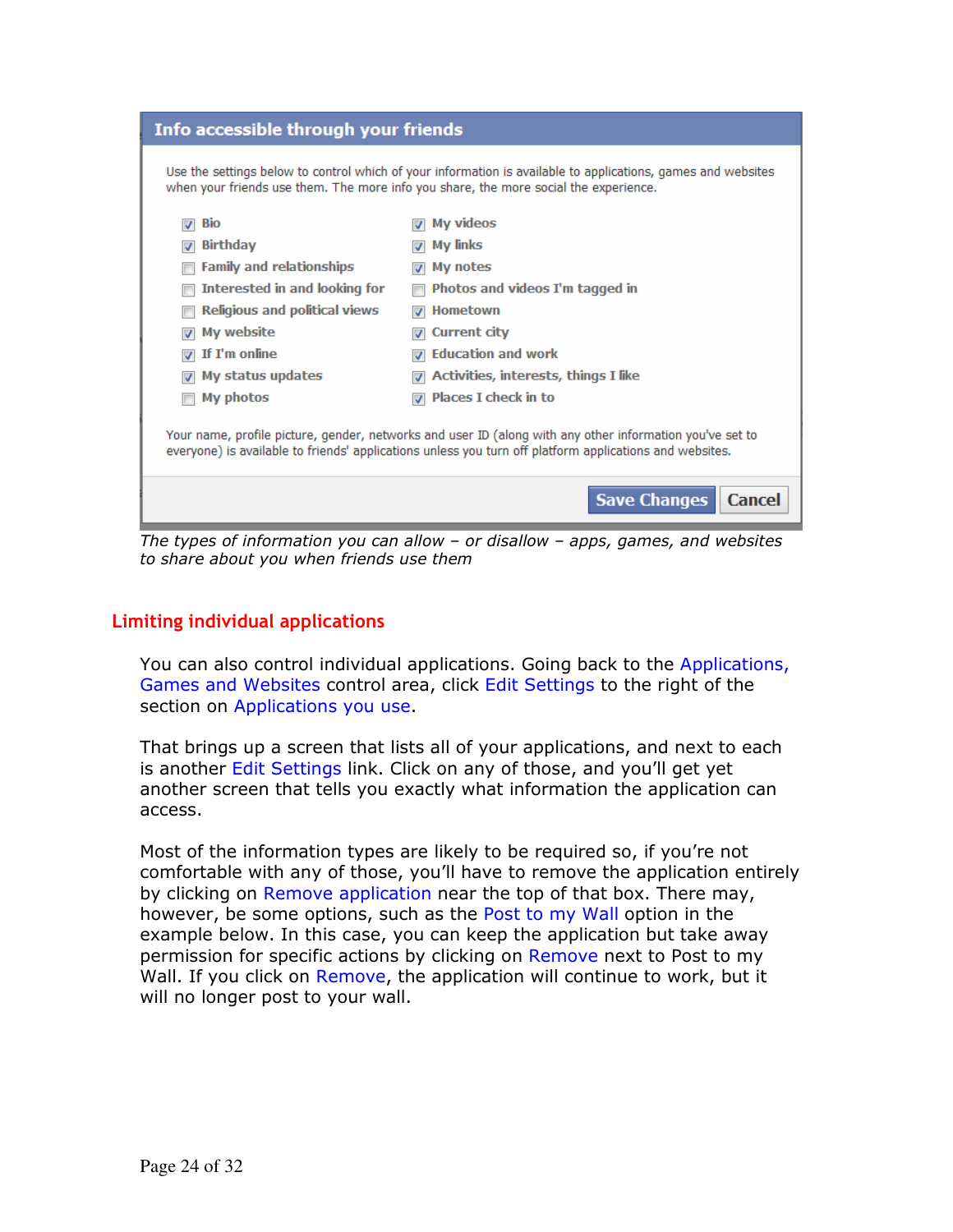

*Facebook lets you control what individual apps can access and post.* 

#### **Facebook's location-sharing Places**

Facebook Places is a service that uses the location services built into some mobile phones to "place" you in a specific location. Places isn't available in all countries and on all phones but – where it is available – it takes advantage of the GPS chip and other location technologies built into modern phones to automatically locate where you are.



*Facebook provides location-sharing for the iPhone (shown here) and other smart phones, so talk with your teens about whether they should share their physical location when mobile and, if they do, only with people they trust.* 

#### **Not fully automatic**

The first thing to know about Places is that it's not fully automatic. You have to "check in" yourself or be tagged by someone else at a location for Facebook to display where you are.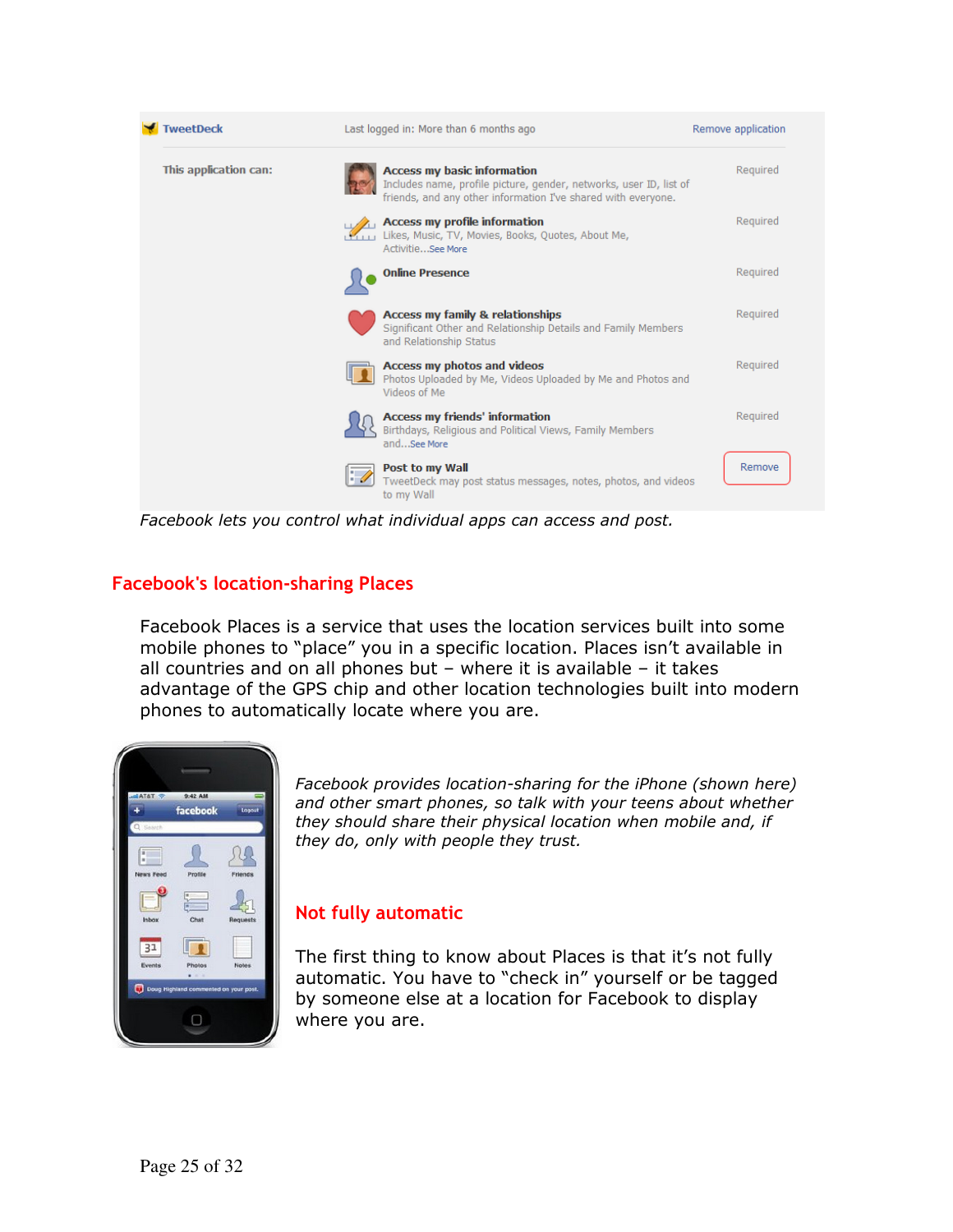#### **Disabling Places**

Even if you don't use Places, there is the possibility that others could tag you at a location, and if you use it even once, there is the possibility that a friend would check you in to a place or location. The best way to prevent others from both tagging and checking you in is to disable Friends can check me in to Places. You do this in the Things others share section of your Privacy Settings. Click on the Edit Settings link to the right of Friends can check me in to Places and make sure it is Disabled.

| You're in control of your location on Facebook:                   | Enabled         |
|-------------------------------------------------------------------|-----------------|
|                                                                   | $\vee$ Disabled |
| . Facebook will never share or expose your location automatically |                 |
| . Only friends can tag you and check you in to a place            |                 |
| . We'll notify you when a friend has tagged you                   |                 |
| As with photos, you can remove a friend's tag at any time         |                 |

*You can disable friends' ability to check you in or tag you at a location.* 

*Safety Point: Because physical location is a particularly sensitive issue, Facebook, by default, only shows your location to people designated as Friends, even if you have more open privacy settings for posts or other types of information. This is a helpful safety measure for teens, but we recommend that children under 16 disable Places.* 

#### **Special provisions for minors (under 18)**

If a Facebook user is registered as under 18, the following restrictions are in place:

- Only his or her friends will see that the minor is checked in to a place. There isn't even an option to extend that beyond Friends.
- A minor's name will not be seen on an establishment's Here Now page by anyone other than his or her friends.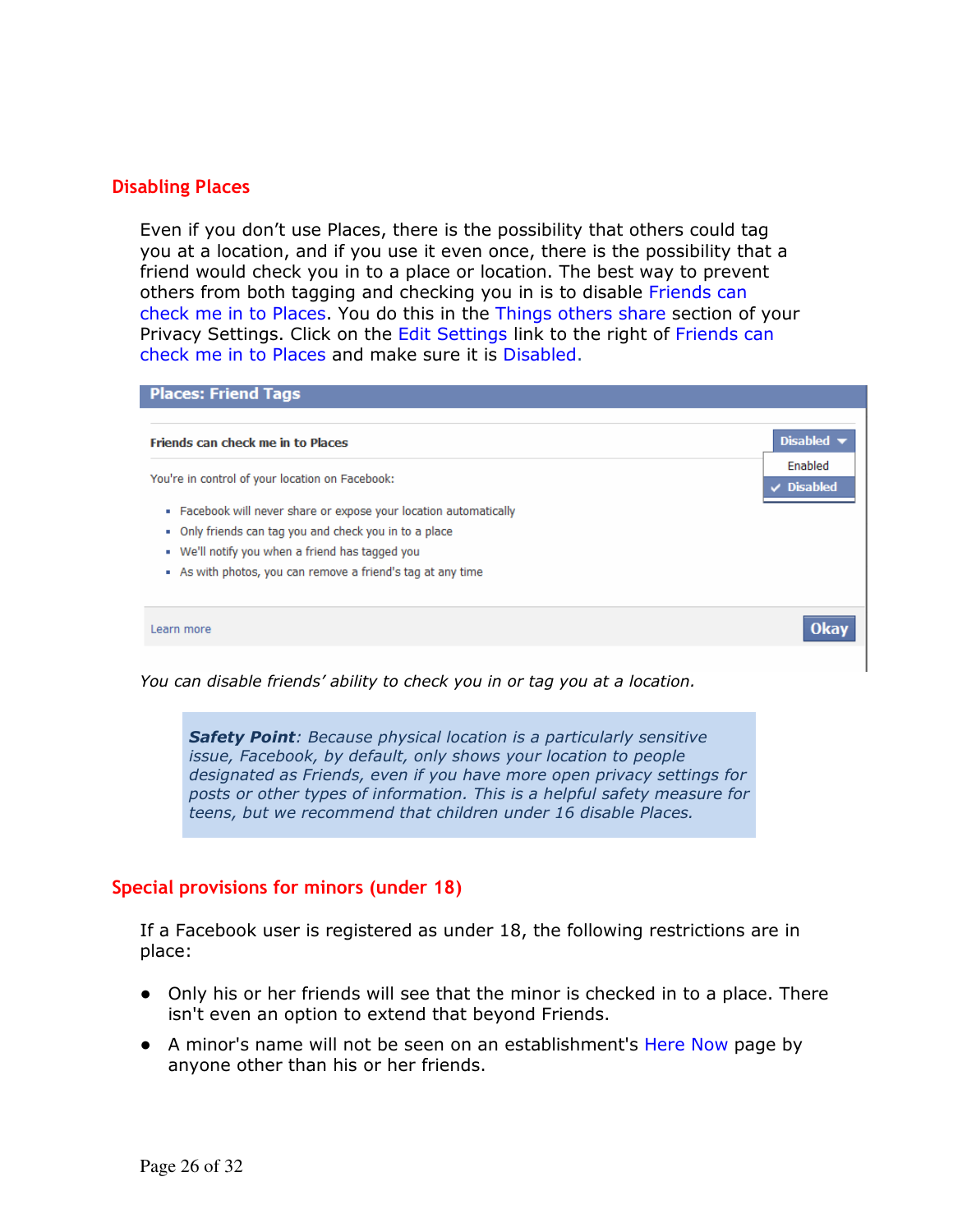*Safety Point: It's important to know that, once you've used the Places service and agreed to its terms, any of your Facebook friends can check you in to a location. That displays that you are there, just as if you had checked yourself in. But you can prevent this from happening by editing the default setting in "Friends check me in to Places" in the "Things others share" section of your Facebook customized privacy settings.*

#### **Being Checked In or tagged**

If you are Checked In or tagged by a friend, your presence at the location is seen by your friends and whoever the person who checked you in allows to see his or her posts, subject to their (not your) privacy settings.

The difference between being checked in and being tagged can be confusing. If you're checked in by yourself or by a friend, your presence at the location is visible to anyone who either you allow or your friend allows, based on your friend's and your privacy settings. For adults, your name will show up on the location's Places page and be visible by everyone. Minors who are checked in will also show up on that page, but their name will only be visible to their Facebook friends. If you are tagged by a friend, your presence at the location is seen by your friends or whoever they allow to see their posts, subject to their (not your) privacy settings.

*Privacy & Safety Point: The only way to prevent being tagged or checked in with Places is to go to your Privacy Settings page and disable Friends can check me into Places.*

Include me in "People Here Now" after I check in Visible to friends and people checked in nearby (See an example) **E** Enable

*You can disable being seen in locations' "People Here Now" page.* 

#### **Further configuring Places settings**

To control who can see the places you've checked in, click on Account in the upper-right corner and then on Privacy Settings. Then select Customize Settings.

To the right of where it says Places I check in to, it probably has the default setting of Friends Only. You can change that by selecting another option. One of the options is Customize, which lets you further limit who can see your location to specific people, lists of people, or even Only Me. You can also opt out of People Here Now (which allows businesses to display who is at their establishment at that time) by unchecking Enable.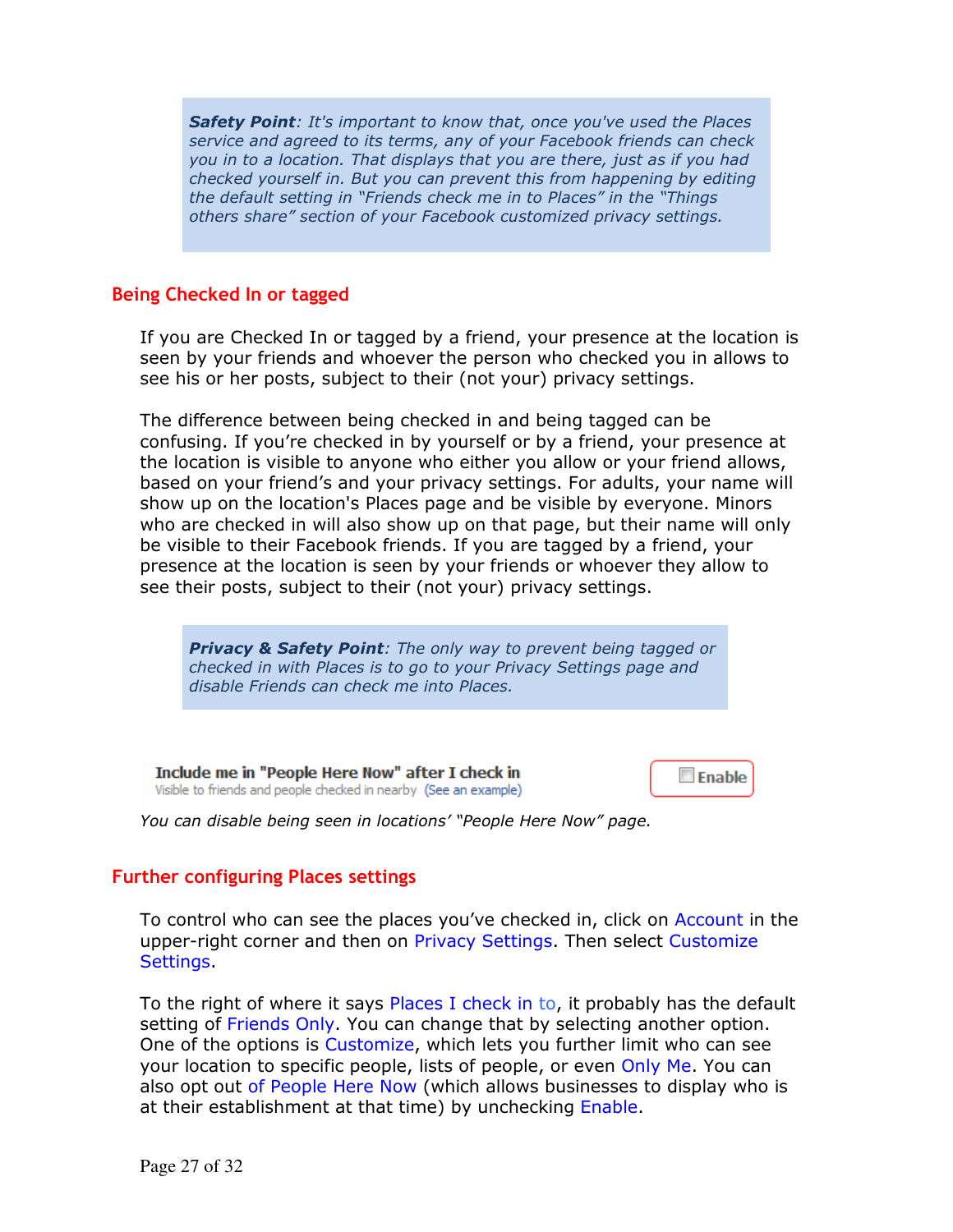#### **Reporting problems**

There are multiple ways to report problems and abuse on Facebook, depending on whether it's a specific piece of content (like a photograph) or a user's behavior.

*Safety Point: If you or anyone you encounter online appears to be in immediate danger from another person or something they might do to harm themselves, call the appropriate authorities immediately. In the U.S., for example, you would call 911.*

If there is something a user is doing that you think violates the law or Facebook's terms of service, you can file a confidential report on any Facebook member by going to their page and down to the bottom left corner and clicking Report/Block this Person. That form can be used to report an inappropriate profile photo, a fake profile (the person is misrepresenting him or herself), inappropriate or offensive information on the profile or unwanted contact from that person.



You then give a reason why you are reporting and/or blocking the person (see screenshot below).

| <b>Report and/or Block This Person</b>                     |                                |  |
|------------------------------------------------------------|--------------------------------|--|
| All reports are strictly confidential. This appears to be: |                                |  |
| Inappropriate profile photo                                |                                |  |
| Fake profile                                               |                                |  |
| Inappropriate profile info                                 |                                |  |
| Unwanted contact                                           |                                |  |
| Block this person                                          |                                |  |
| Is this your intellectual property?                        | <b>Submit</b><br><b>Cancel</b> |  |

*If you wish to Block as well as Report, click the check box next to Block this Person.*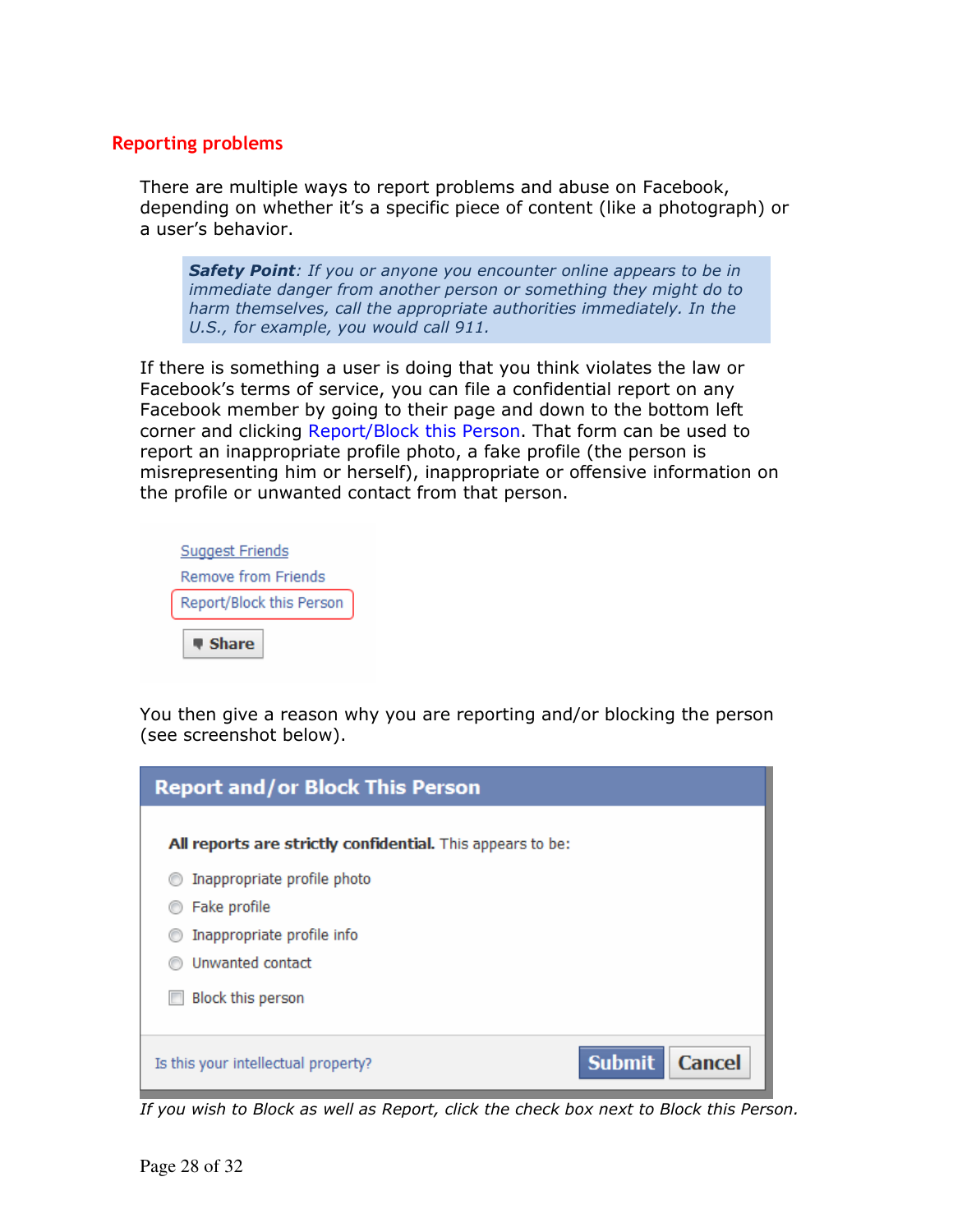You can also report specific content. For example, if you see a thumbnail (small version) of a photo on someone's page, you can click on that photo and, just before it, there is an option to Report This Photo.



| Profile Pictures by Will |  |
|--------------------------|--|
| Share                    |  |
| <b>Tag This Photo</b>    |  |
| <b>Report This Photo</b> |  |

You can then place a check mark next to the option that best describes why you object to the photo.

| <b>Report This Photo</b>                                   |                                |
|------------------------------------------------------------|--------------------------------|
| All reports are strictly confidential. This appears to be: |                                |
| Spam or scam                                               |                                |
| Nudity or pornography                                      |                                |
| Graphic violence                                           |                                |
| Attacks individual or group                                |                                |
| Hate symbol                                                |                                |
| Illegal drug use                                           |                                |
|                                                            |                                |
| Is this your intellectual property?                        | <b>Submit</b><br><b>Cancel</b> |

And you can also report messages that you think violate Facebook policies by clicking Report to the right of the name of the person sending the message.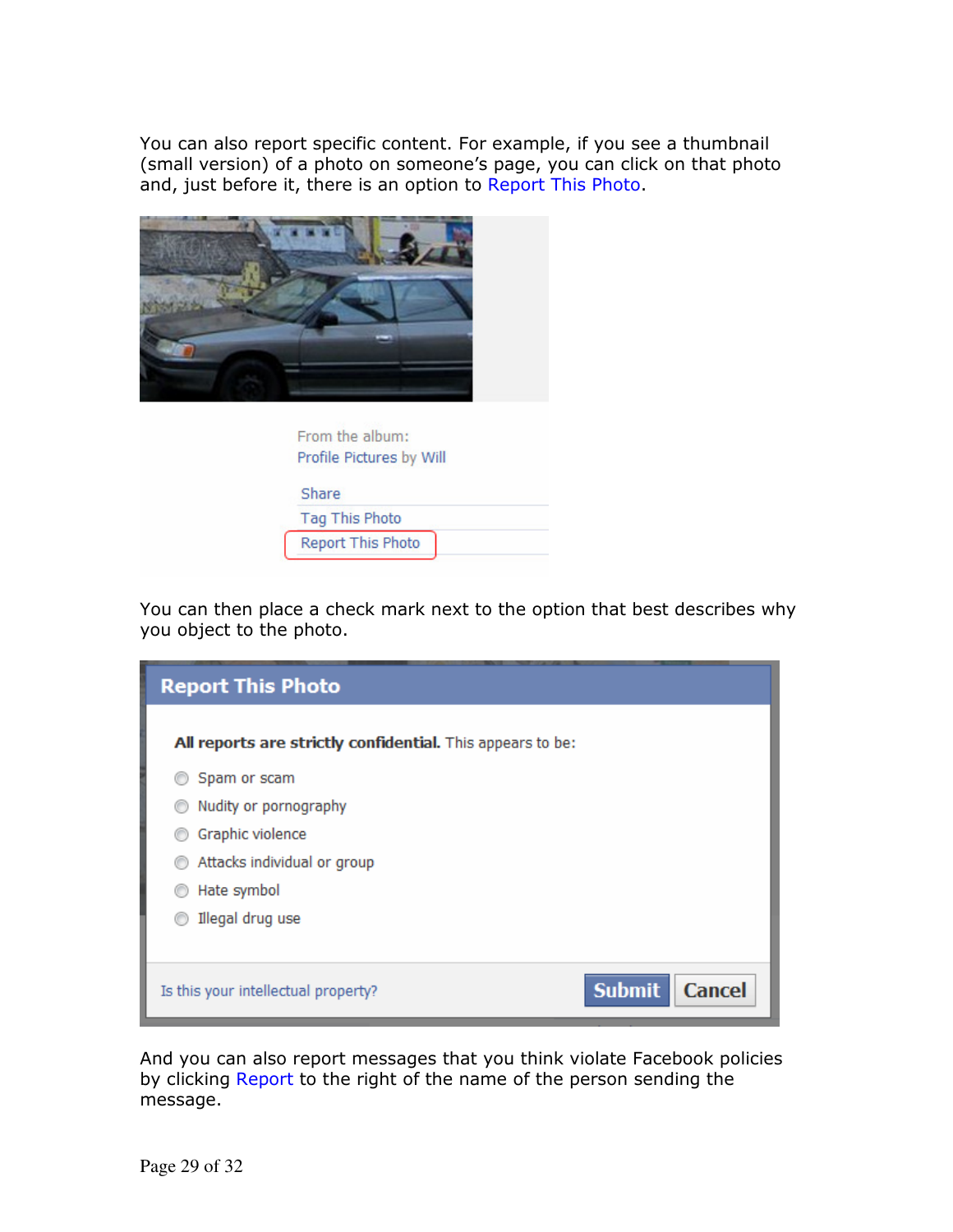John October 25 at 10:11pm Report Hi Larry,

You can also report offensive messages.



As with reporting photos, you are asked to specify why, and you have the option to Block this Person.

All abuse reports on Facebook are confidential, so the person you're reporting won't know that you've reported them. Facebook will investigate and determine whether or not to remove the content or, in the case of repeat offenders, ban the person from the site.

Facebook says that if there is no violation of its Statement of Rights and Responsibilities, then "no action will be taken."

#### **Preventing suicide and other self-harm**

Because Facebook is a reflection of their lives, young people sometimes use the service to reach out for help or to express themselves in ways that indicate they have a serious problem, including eating disorders, drug or alcohol abuse or even suicidal thoughts (here is a list of suicide warning signs:

http://www.suicidepreventionlifeline.org/GetHelp/SuicideWarningSigns.aspx).

If you suspect someone is likely to harm him or herself, contact local law enforcement immediately. You can also contact a helpline. For example, in the United States you could call the National Suicide Prevention Lifeline at 800-273-8255. The Lifeline offers free 24-hour support seven days a week. You can find information on suicide prevention hotlines in other countries at http://www.befrienders.org/.